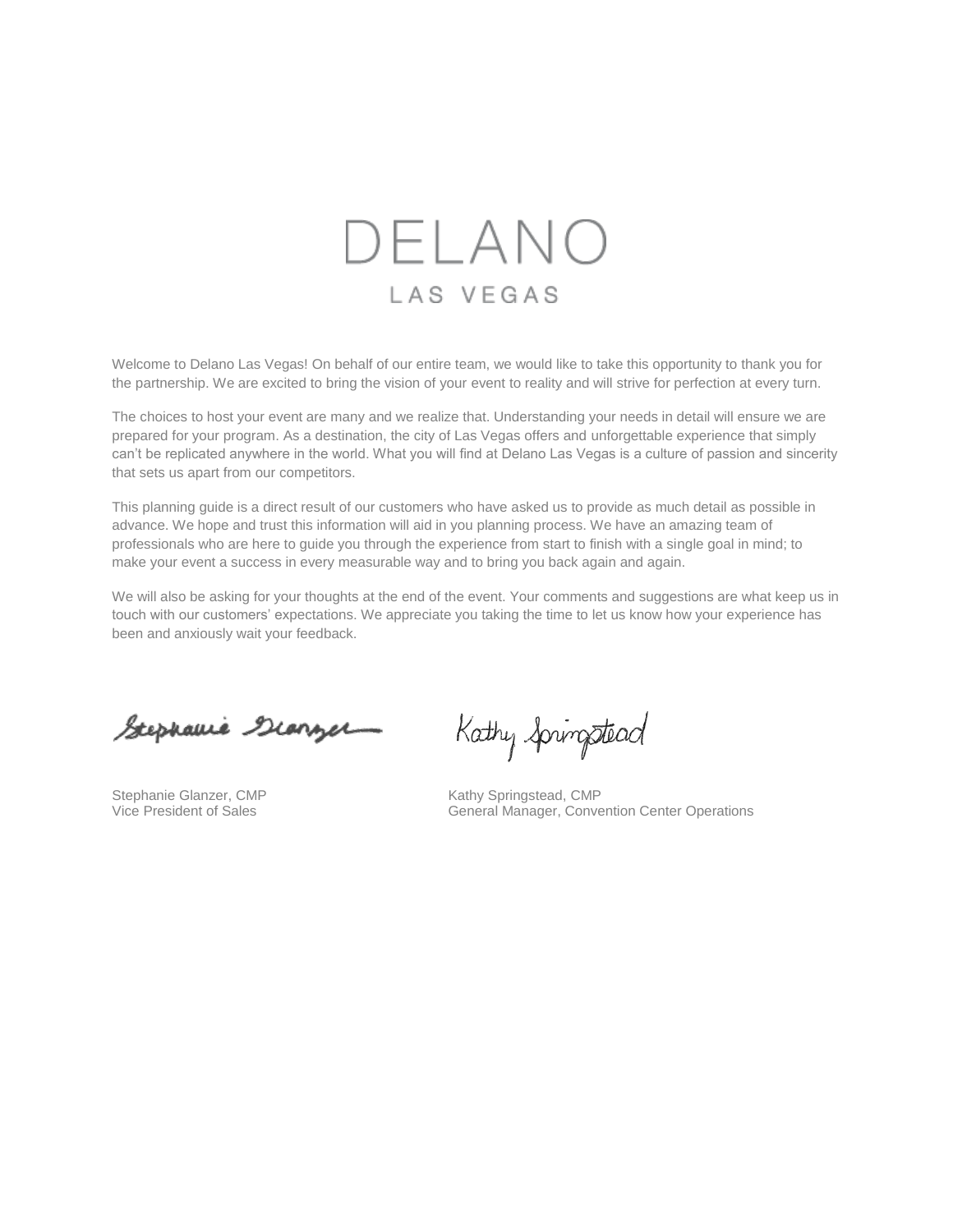# **DUE DATES AT A GLANCE**

# **120 DAYS PRIOR TO ARRIVAL**

- ✓ Send listing of promotional items using Delano Las Vegas name or logo for approval
- ✓ Discuss affiliate information, estimated number of groups and procedures
- ✓ Review financial considerations of the program for budgetary purposes

# **90 DAYS PRIOR TO ARRIVAL**

- ✓ Preliminary program due
- ✓ Review floral, décor and entertainment needs with MGM Resorts Events
- ✓ Discuss Menu Selections
- ✓ Review preliminary room block, including staff rooms and current pick up
- ✓ Provide detailed information on affiliates, including contact information
- ✓ Provide tentative load-in schedule
- $\checkmark$  Review financial responsibilities for program (if the contact signer is not wholly responsible)

# **60 DAYS PRIOR TO ARRIVAL**

- ✓ Review room block reflecting current pick up. Send initial rooming list, if applicable
- ✓ Estimated group charges will be sent from CSM
- ✓ Deposit Invoice will be sent from Accounting
- $\checkmark$  Complete credit application and return to accounting to apply for direct billing (if applicable)
- ✓ Submit proposed signage and public area diagrams to CSM for approval

#### **45 DAYS PRIOR TO ARRIVAL**

- ✓ Deposit Invoice will be sent from Accounting
- $\checkmark$  Review rooms block reflecting current pick up. Send updated rooming list, if applicable
- ✓ Submit a listing of all off-site activities
- $\checkmark$  Send productions/outside vendor company contacts of responsibility
- ✓ Productions schedule due
- ✓ Submit a transportation plan to CSM including bus schedules and group arrivals/departures
- $\checkmark$  Final program due
- $\checkmark$  Program specifications due including:
	- Start and end time for each event, including coffee breaks
	- Number of people for each event
	- "Post" As title for each event, listed per meeting room (for our electronic reader boards)
	- Set up details for each event (seating type, staging, etc.)
	- Final menu selections, including staff meals

# **30 DAYS PRIOR TO ARRIVAL**

- $\checkmark$  Cutoff date from block. Final rooming list is due, if applicable
- $\checkmark$  VIP/Staff room list is due include titles of VIPs, Estimated time of arrival and billing
- $\checkmark$  Flight information for any limo arrangements, amenity requests due
- ✓ Deposit/full pre-payment due
- ✓ Confirm check-in options
- ✓ Security schedule. If using outside company, include contact information and security floor plan
- ✓ Listing of all outside vendors with contact information to be provided to CSM.
- ✓ Certificate of Insurance due for program and outside vendors
- ✓ Signed copies of Contractor Working Policies for outside vendors due
- ✓ Telecom, internet and key orders due

# **15 DAYS PRIOR TO ARRIVAL**

- ✓ Review, approve and sign Meet and Banquet Event Orders
- ✓ Submit estimate for security services, if applicable
- ✓ Submit estimated number of packages to be delivered to the Business Center with carrier name & date of arrival.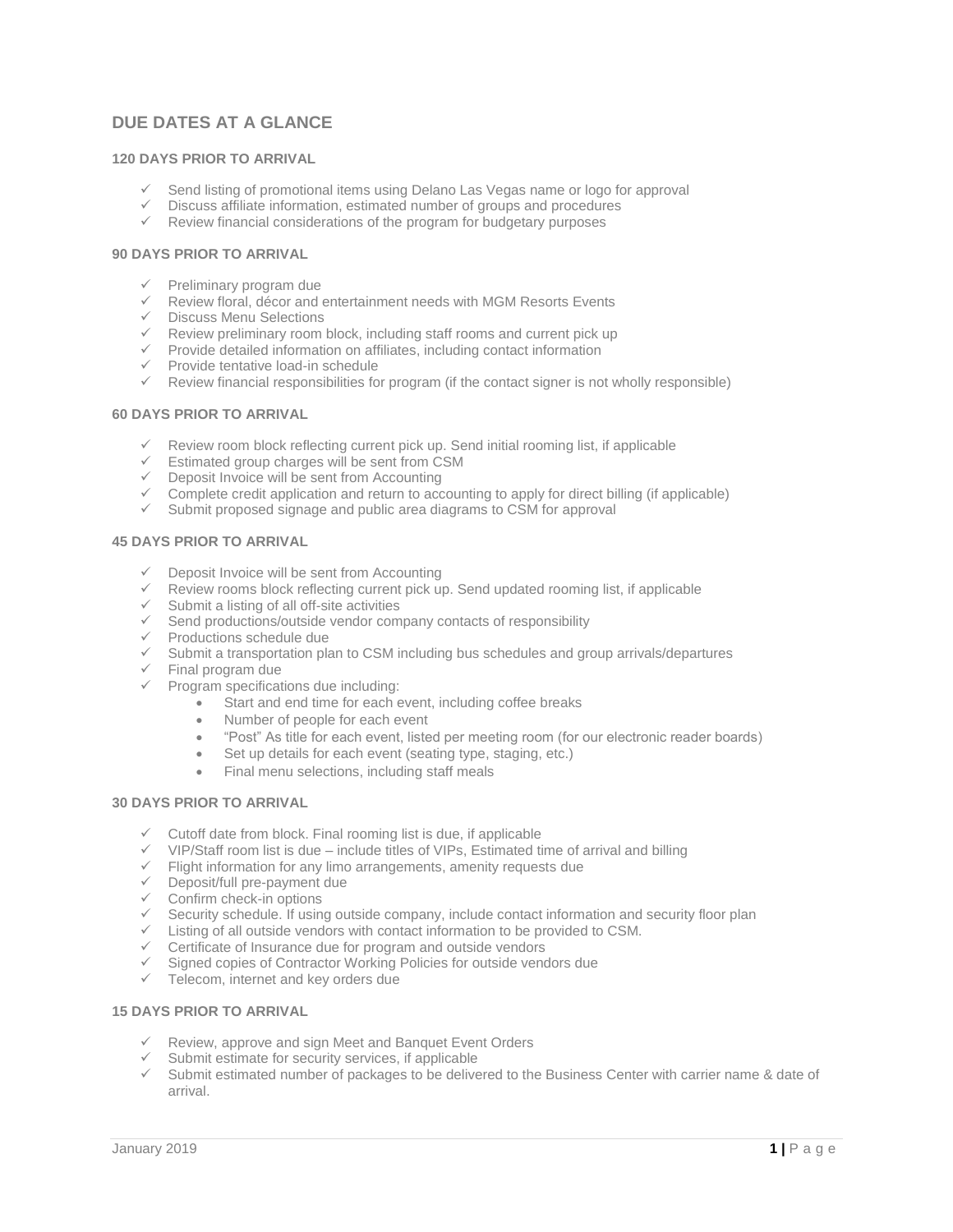# **7 DAYS PRIOR TO ARRIVAL**

- ✓ Food and Beverage guarantees due 3 business days prior to each event
- ✓ Shipments coming to Business Center can be shipped up to 7 days prior to the following address: Delano Las Vegas

(Event Name) (Arrival Date) Hold for Guest (Guest Name) (Guest Cell Number) (Guest Company Name) 3970 Las Vegas Boulevard South Las Vegas, NV 89119 (Meeting Room)

\*Please be sure to note all tracking numbers in case they are needed onsite.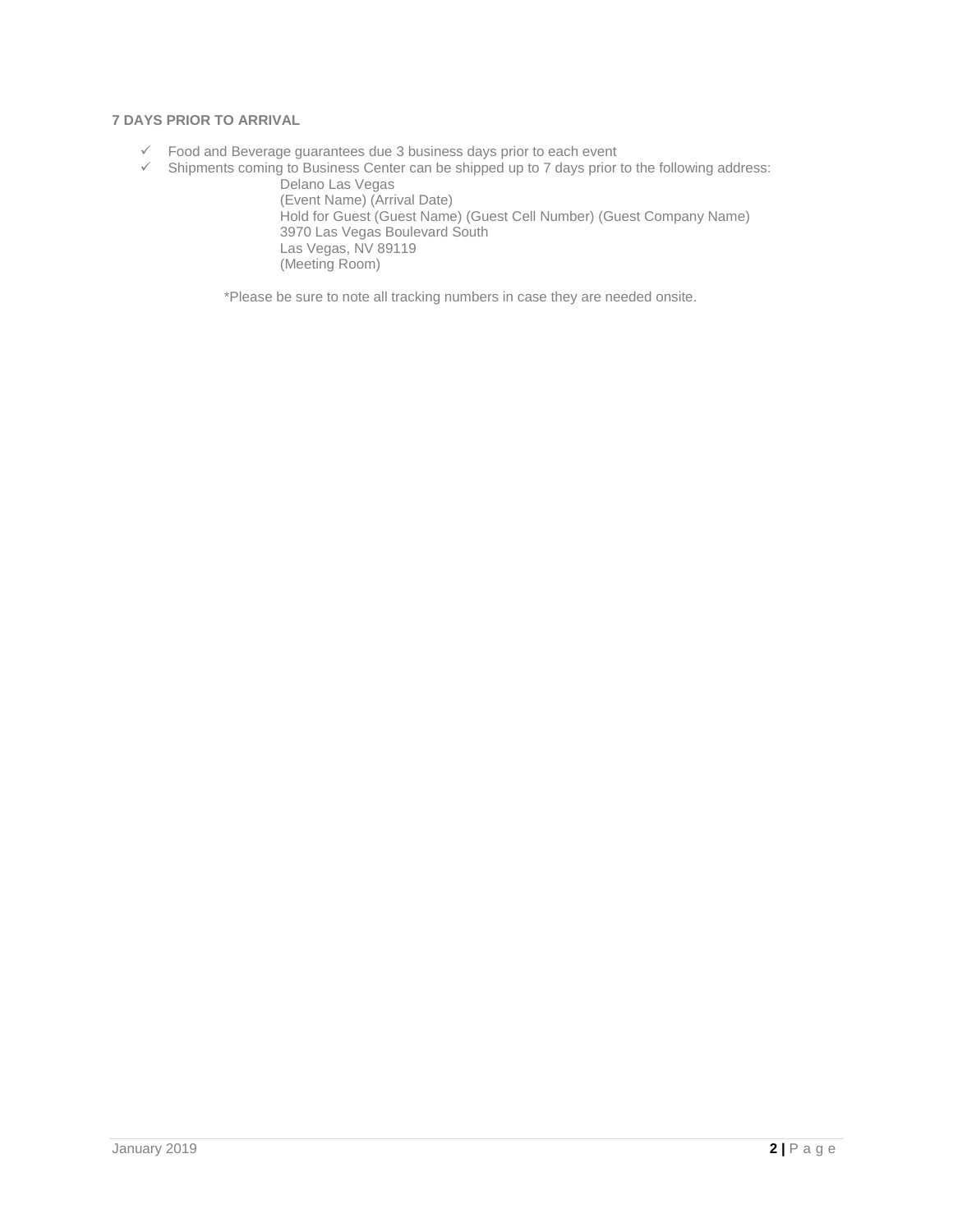# **ACCOUNTING**

# **Cash Advances (Paid Outs)**

Cash advances may be obtained if approved by the Finance Department prior to your arrival.

Your company/association must have previously submitted a credit application and have been approved for direct billing by the hotel Finance Department.

Cash Advances cannot be approved for credit card payments.

All groups must send funds for cage paid outs either by check or wire. It is possible to receive a cash advance for up to 10% of you group deposit on-site, however, this must be approved by the Finance Department in advance.

Hotel is subject to strict State and Federal currency reporting and handling laws. Cash Advances require positive identification and may be reportable to the Nevada Gaming Control Board, U.S. Treasury and the IRS. Contact your CSM for further details on cash paid outs.

#### **Chips and Tokens**

Gaming Control Board Regulation 12.0660 prohibits the hotel from selling chips and tokens for purposes other than gaming. Should you wish to purchase casino chips for your group, please speak with your CSM for more details.

## **Credit Applications**

Direct Billing privileges may be established for those accounts incurring \$10,000 or more in charges and, if a credit application is submitted to the Finance department no later than 60 days prior to the first arrival date. If direct billing is approved, a maser account will be established.

At least 60 days prior to your program, your CSM will draft and "estimated charges" worksheet for you. Once complete, the MGM Resorts International Accounting Department will work with you for all required deposits as outlined in the contract or license agreement. They will also advise you of your credit approval status.

You will need to provide your CSM with a written authorization for any contracted vendors that will be allowed to charge services or goods to your master account, including an outline of the types of charges allowed. It is very important to advise your CSM early if all charges will not go to one master account.

#### **Financial Considerations**

In an effort to help you plan your budget, we have listed below some potential costs to keep in mind during planning. Prior to confirming your budget, we encourage you to contact your CSM and CM to determine additional financial considerations. Please see document library for a full listing of financial considerations. [Document Library](https://www.delanolasvegas.com/en/meetings-groups.html)

Meeting rooms which contain air walls cannot be secured. You are responsible for security in areas you have contracted. The hotel bears no responsibility for equipment left in the meeting rooms. Security is recommended in any rooms where you may be planning to leave valuable equipment i.e. meeting rooms or display areas in public foyer space and it is required for all trade shows. Hotel Security can be contracted to provide coverage. Please contact your CSM for current rates.

Please review with your CSM your plans for meeting room sets and meeting room turns. Set up/labor charges may be incurred for any room sets or turns that are considered to be extraordinary. Delays caused because of outside productions or decoration companies may incur additional labor charges.

Delano, Las Vegas maintains a standard inventory of equipment such as, but not limited to, banquet chairs, tables, risers, podiums, easels, dance floor and linens. This inventory is shared by all groups in the facility and will not be dedicated to any one group. Should your equipment requirements be greater than what can be provided, rental costs may be your responsibility.

All electrical, plumbing, gas and compresses air services are provided exclusively by hotel's designated providers for all events including trade shows, general sessions, productions, etc. Outside providers of these utilities will not be permitted to work within the property. In addition, charged will be incurred for electrical services needed over and above existing outlets in a meeting room. See your CSM for a list of current electrical pricing.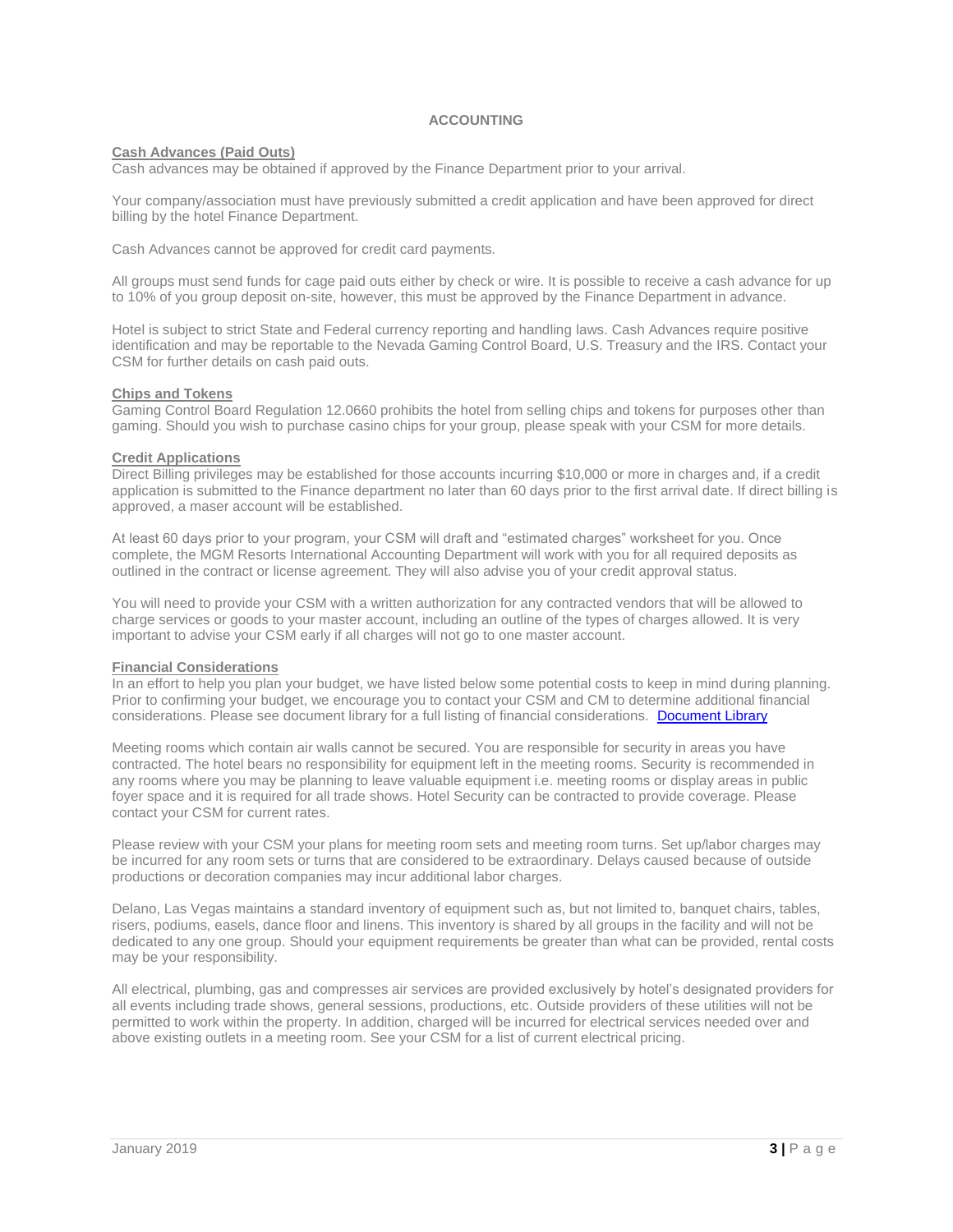All functions of three hundred (300) people or more, or those containing exhibits or displays, must have a Clark County Fire Department approved diagram. These diagrams must be created and submitted for approval at least thirty (30) days in advance of the event. Should you require Mandalay Bay to draft and submit diagrams on your behalf; charges will be incurred for this service. Please consult your CSM for pricing.

Encore Productions is the exclusive provider for all rigging in public areas and meeting rooms. Pricing is determined by the size and complexity of the project. Also, should the item be a sponsorship opportunity, additional sponsorship locations will apply. Please consult our sponsorship guide or your CSM for more information.

Please check with your CSM before leaving audio-visual set ups in meeting rooms overnight. Twenty-four hour set up holds must be pre-arranged, and, in some instances, AV set ups may have to be torn down and re-set for subsequent meetings or functions. Security is recommended.

We offer an advanced rate on cleaning, electrical, and telecommunication services when services are arranged at least twenty-one (21) days in advance. Add-ons or charges received within twenty-one (21) days or less prior to first move-in day or on-site, will be charged at the retail rate.

Security is required for all load-in and load-out for all our dock locations. This coverage must be provided by hotel security. Please consult your CSM for pricing.

The hotel may require that you have an EMT present during your load-in/load-out and event dates. Please consult with your CSM to determine if an EMT will be required for your event.

If you require meeting room keys, we will provide up to 50 keys, complimentary. Additional keys will be charged at \$5.00 per key. For keys lost or altered (cut, hole-punched, permanent marker, etc.) a charge of \$25.00 per key will be charged.

Cleaning Services are required for all areas used as exhibit space. If carpet is applied to any of our flooring, cleaning services will also be required. Cleaning services are required for any areas requiring excessive cleaning such as registration areas, designated market areas and meeting rooms. Please contact your CSM for clarification and pricing.

No plants or furniture may be moved or relocated from the hallways or meeting rooms unless prior arrangements have been made with your CM or CSM. A removal fee will be assessed for all relocations.

Meeting Group is required to use Encore Event Technologies for all meeting and breakouts (excluding General Sessions) or utilize the Client Assurance Package that will include additional fees. An outside AV/Production company may work within Mandalay Bay if they follow our production guidelines and contractor vendor policies. Rigging exclusive includes but is not limited to: labor, trussing, chain motors, cables, span sets and all other rigging related equipment. Please note: Free-Climbing is no longer permissible at Mandalay Bay Convention Center. For those ballrooms with enclosed ceilings, client must work with existing rig points. General Service Contractors can rig signs in exhibit halls only that are 200lbs or less and as long as they do not have electrical components.

All electrical, plumbing, gas and compressed air services are considered exclusive services and will be provided by our exclusive vendor for all events. Delano has jurisdiction over the installation, operations, maintenance, and repair of all portable electrical wiring and electrical equipment. This includes the installation and removal of overhead electrical signs, trusses, monitors, lights, and free-standing electrical signs. See your CSM for a list of current electrical pricing.

We have adopted a recycling program as part of our CSR efforts. We do not offer trash pulls, instead we charge per pound for our tradeshow trash removal. Show Management/Licensee is responsible for all costs, recycling or any other associated waste removal during move-in, show days and move-out of all areas being used for exhibit space.

Delano is the exclusive provider of all internet connections including wireless (provided that attendees may use personal devices to connect to the Internet on unlicensed frequencies and third-party networks not controlled by Delano or the Meeting Group or its affiliates).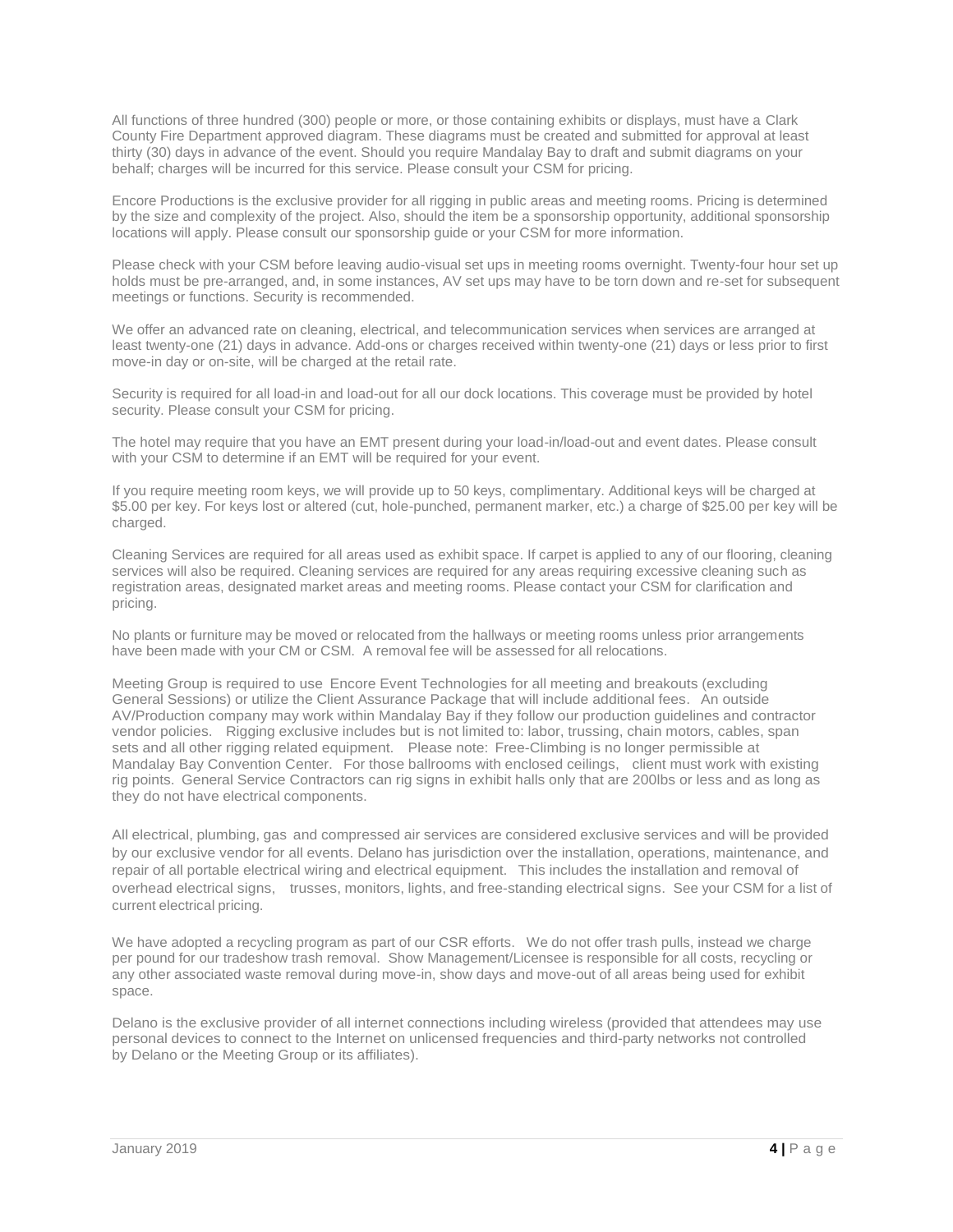### **Payment Options**

Payments by check must be drawn on a U.S. bank payable in U.S. dollars. Deposits must follow the outlined format in the Hotel and/or License Agreement. All checks need to be received 14 days prior to the first scheduled arrival. You can also choose to submit a wire transfer. The Accounting Department processes all pre-show deposits and prepares the final billing invoice. You are responsible for remitting full payment of the final invoice within 30 days of receipt. (Terms may vary, please consult your contract for full payment information.) Please see document link below for payment options.

[Document Library](https://www.delanolasvegas.com/en/meetings-groups.html)

# **AMERICAN DISABILITIES ACT (ADA)**

Hotel shall, with respect to its performance required under your contracted agreement, to the best of its knowledge, comply with all laws including The Americans with Disabilities Act and the Hearing Capacity Act of 1988 and the regulations and guidelines. Group warrants to Hotel that the Client, its agents, contractors and employees, and their functions within the function space and hotel complex, in connection with your contracted agreement, will follow the requirements of the above referenced laws, except to the extent that the set-up or operations is controlled by the Hotel.

We will work with you to meet the ADA requirements specific to your function. Segway scooters (at walking speed only) are permitted in public areas of the hotel only when the operator represents that the equipment is a mobility assistance device for a disability condition. Other operators without reported disability should be advised that the equipment is not accepted for use in public areas, including, but not limited to meeting rooms. Use of a Segway may be excluded in areas that are relatively high foot traffic venues. This includes the Casino, theaters, Event Center, restaurants and the meeting space. In such cases of exclusion, a guest will be offered the use if a balanced wheeled mobility device such as a wheelchair or motorized scooter.

#### **AUDIO VISUAL**

Encore Event Technologies is our preferred audio-visual provider. Encore is located on property to help service your audio-visual production needs. Group is required to use Encore Event Technologies for all meeting and breakouts (excluding General Sessions) or utilize the Client Assurance Package that will incur additional fees. An outside AV/Production company may work within Mandalay Bay Resort & Casino if they follow our production guidelines and contractor vendor policies (see link to document library for access to these documents). Encore is the exclusive provider of all rigging and power equipment and services. This includes but is not limited to: labor, trussing, chain motors, cables, span sets and all other rigging related equipment. Please note: Free-Climbing is no longer permissible in the Convention Center. For those ballrooms with enclosed ceilings, client must work with existing rig points.

#### [Document Library](https://www.delanolasvegas.com/en/meetings-groups.html)

### **BUSINESS CENTER**

Mandalay Bay/Delano features a full-service FedEx Office Business Center located on Level 1 of the South Convention Center. Center is open from 7:00am – 6:00pm daily. Services are also available at the Delano Front Desk.

All packages/boxes shipped to the hotel will be received at the FedEx Office Business Center. All packages should be addressed as follows:

> Delano Las Vegas (Event Name) (Arrival Date) Hold for Guest (Guest Name) (Guest Cell Number) (Guest Company Name) 3970 Las Vegas Boulevard South Las Vegas, NV 89119 (Meeting Room)

Hotel reserves the right to refuse to accept any package in it commercially reasonable discretion. In addition, we are not responsible for packages that are lost, stolen, damaged, or no delivered on time once they have been given to the designated carrier.

See document link for more information on pricing/services. [Document Library](https://www.delanolasvegas.com/en/meetings-groups.html)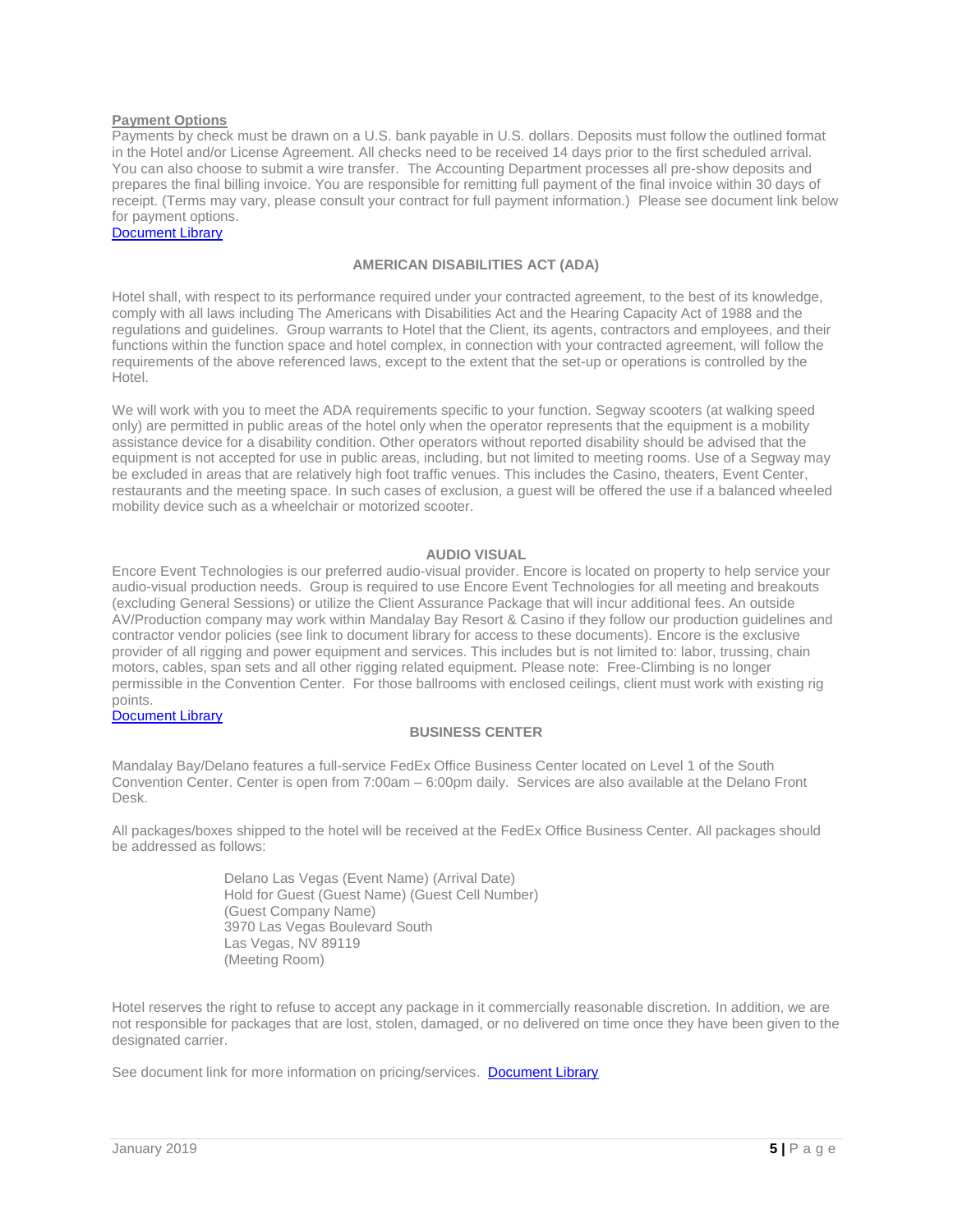# **CATERING**

# **Catering Policies**

The Catering Department will be in contact with the Meeting Group following receipt of the signed contract. The Catering Manager (CM) becomes the main contact for all planning and on-site details involving Catering function arrangements and can assist with recommendations for outside services, if necessary. **PLEASE NOTE:** A tentative program schedule of function room requirements is due to the CM at least 90 days in advance of the main arrival date. A final detailed program is due to the CM no later than 45 days prior to the main arrival date. At the 45-day deadline or upon receipt of the final detailed program, any un-assigned meeting/function space will revert to the hotel. Any additional requests for function rooms will be based on a space available basis. All Banquet Event Orders are to be completed, signed and returned to your CM fifteen (15) business days prior to the first day of your program.

Catering is responsible for assisting you with menu selections. We will maintain a flexible position regarding suggested menus; however, due to changing food costs, definite process on food and beverage will be guaranteed six (6) months prior to your program. Please note there is a three-course minimum for all plated lunches and dinners.

All prices are plus tax and gratuity and are subject to change. Food and Beverage for hospitality suites are handled through our Hospitality department. Please see information under Hotel Services/Hospitality Suites for all details.

Guarantees for all catered functions must be given to your CM by 9:00am PST seventy-two (72) business hours prior to a function. If notice would fall on a holiday, then guarantees must be received by the first working day prior to the holiday. If your guarantee is not received, you will be charged equal to the expected number set forth on the special function arrangement sheet or the number of people served, whichever is greater. We set 3% above your guarantee number. Please note: if your event is over 2500 attendees, guarantee schedule will differ from the above, see your CM for guarantee schedule for these events.

Customized menus may be arranged directly through our Catering Department. Labor charges and set-up fees may apply. Please contact you CM directly for current menus or to discuss your entire food & beverage requirements. Catered food & beverage prices are subject to a 19% gratuity which is nontaxable and a 4% service charge, which is taxable at the prevailing sales tax rate, currently 8.25%. Events booked within a 72-hour period prior to service may incur an additional fee, please contact your CM for more details. All guests must be 21 years of age or older before alcoholic beverages are permitted to be served.

# **EMERGENCY/SECURITY**

### **Emergency Equipment**

Delano Las Vegas is equipped with alarm and sprinkler systems. Fire extinguishers and other emergency equipment are strategically located in all areas of the building. The Mandalay Bay (Delano Las Vegas) Security Office monitors all building emergency systems throughout the facility. It is imperative that all fire hose cabinets, strobes, and fire extinguishers be kept clear, accessible and free of obstructions at all times. The fire hose, cabinets, strobes, and fire extinguishers are permanent fixtures of the facility and cannot be moved.

#### **Emergency/Evacuation Procedures**

Delano Las Vegas is equipped with sophisticated electronic fire detection and alarm systems which are designed to notify our Fire Command Center the location of any incident that triggers a detector or activates they sprinkler system. Once an alarm has been initiated, member of the hotel's trained Security & Engineering staff immediately respond to the location of the alarm, determine the source, assess the situation and report back to the Fore Command Center with their evaluation. Evacuation is not automatic and is only ordered when warranted.

In the unlikely event of fire, our facilities are equipped with state-of-the-art fire suppression systems to control and extinguish fires or major consequence. In addition, portable fire extinguishers have been strategically placed throughout the property to allow to extinguishing fires in their incipient stage, before they endanger our patrons and employees. Please see document library link for procedures and map. [Document Library](https://www.delanolasvegas.com/en/meetings-groups.html)

### **Emergency Staff**

Hotel Security dispatch is operational 24hours a day and becomes the communications center and command post in the event of an emergency. Your CSM is responsible for keeping Show Management and service contractors informed of decisions relating to emergency events in progress. The 24-hour security hotline number for any in-house telephone is 77911. If calling from an outside line the emergency number is (702) 632-7911. Please call only this number during an emergency and our staff will alert the necessary emergency personnel.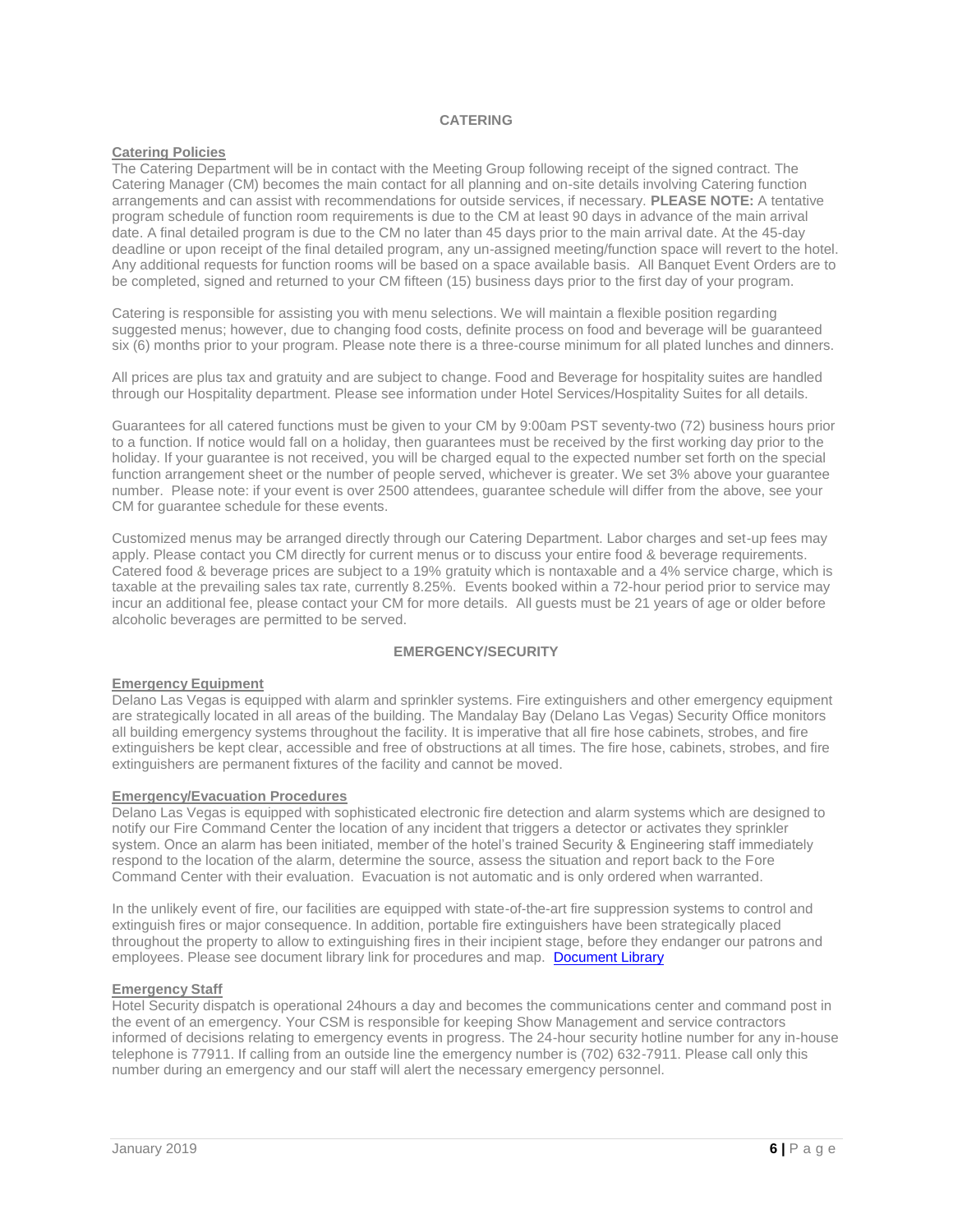# **First Aid**

A permanent First Aid room is located on Level 1 on the Mandalay Bay South Convention Center, near to the Business Center. Delano Las Vegas may require that you contract, at your expense, an EMT who is fully registered in the state of Nevada to dispense medicine, provide first aid care and bring the required supplies needed for first aid service. This service must be provided by an approved vendor during the event move-in, show hours and move-out and you must provide your CSM with your First Aid plan for approval no later than 30 days prior to your first move-in day.

### **Lost or Stolen Property**

Hotel is not responsible to losses by Meeting Group, its agents, directors, shareholders, employees, member, attendees, contractors, volunteers, performers, or any other party due to theft, damage to, or disappearance of equipment or other personal property. It is specifically acknowledged that such equipment and property is not under care, custody or control of the Hotel.

### **Security**

Hotel security maintains a 24-hour roaming coverage throughout the hotel and casino. Security monitors the building and all life-safety equipment systems. All incidents of injury, vandalism, theft, etc. should be reported immediately to the hotel security so the appropriate investigations may be initiated, and reports completed.

Delano Security Contacts: Blake Paris Director Convention/Event Security 702-632-4871 [bparis@mandalaybay.com](mailto:bparis@mandalaybay.com)

Elissa Aguirre Convention Security Manager 702-322-5338 [eaguirre@mandalaybay.com](mailto:eaguirre@mandalaybay.com)

Your CSM must receive security requirements for scheduling purposes thirty (30) days prior to load-in. Requests for changes in security (i.e. additions or post changes) must be received 48 hours prior to the requested change. We require a minimum of 4 hours for each position and breakers/rovers will be utilized when a post exceeds 6 hours.

### *Mandatory Security Locations*

Although security coverage within your contracted space is generally at your discretion, Delano Las Vegas reserves the right to require specific coverage, when and where it is deemed to be necessary. We are the exclusive provider of security at Delano Las Vegas. Outside providers are not permitted.

Anytime the loading dock is used for the expressed purpose of loading in/out freight for a group event, dock security must be scheduled at your expense. Please consult your CSM about Dock usage and general load in/out requirements of your events.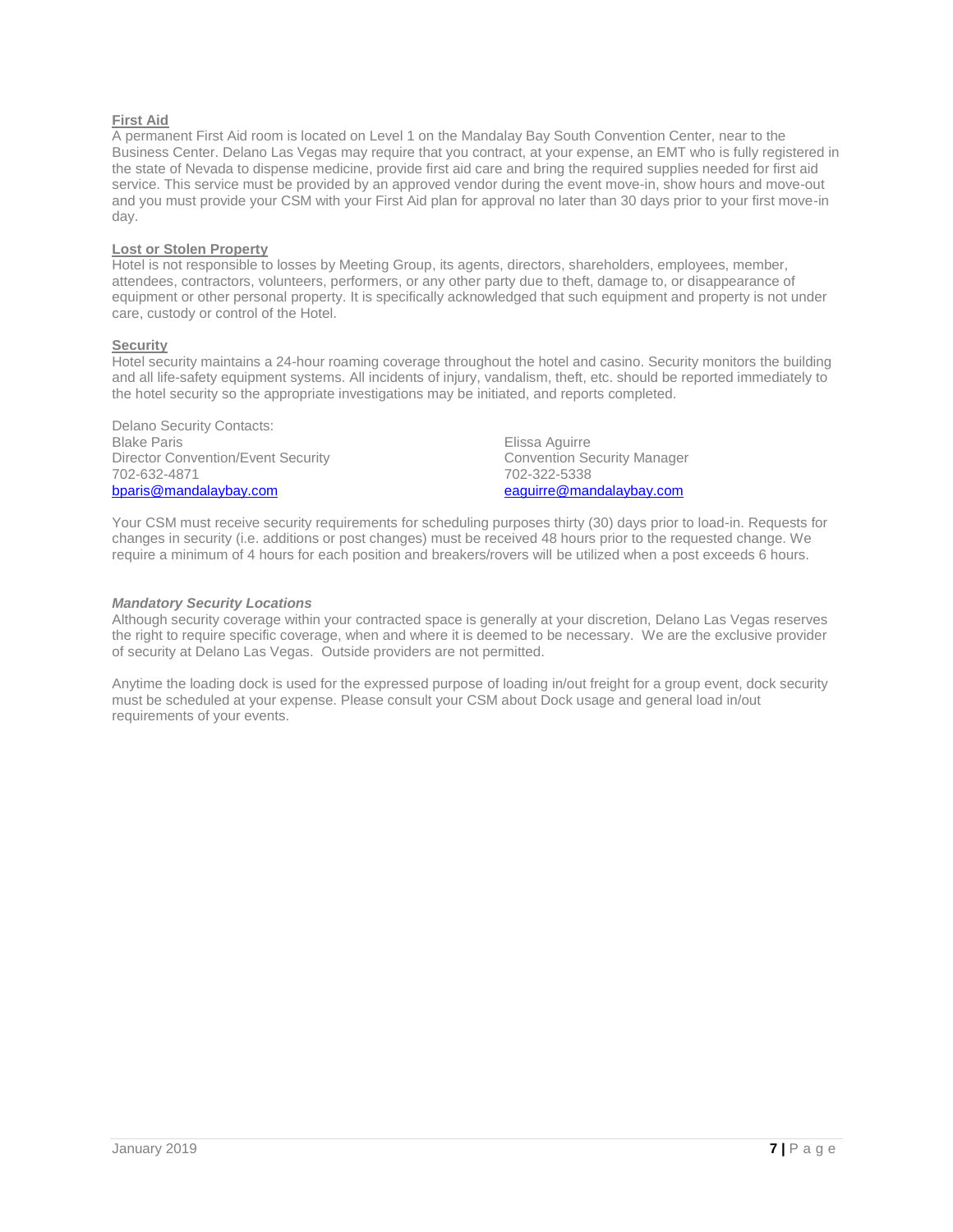# **FACILITY INFORMATION**

# **Animals**

Permission for any domesticated animal (cats and dogs) to appear at an event must first be approved by you and then by the CSM. Additional insurance may be required. Non-domesticated/exotic animals will be considered on an individual basis. Consult you CSM regarding any non-domesticated/exotic animal requests.

Seeing eye/assistance animals are always permitted.

See document library for details on exotic animal requirements: **Document Library** 

#### **Balloons**

Please advise your CSM should you be using balloons.

- The use of helium balloons smaller than 36 inches in diameter is not allowed.
- Smaller air-filled balloons may be used for decoration and/or handouts.
- Large helium-filled balloons, such as advertising balloons, may be used only if they are securely anchored.
- No helium balloons or blimps may be flown inside the building.
- Mylar balloons are not allowed anywhere on property.

Helium gas cylinders for refilling must be secured in an upright position on safety stands with the regulators and gauges protected from damage. No overnight storage of helium or compressed air cylinders in the building is allowed.

Balloons cannot be released out of doors due to airport flight patterns in the area. A cleaning fee will apply should the balloons be left on property after the event.

#### **Contractors**

Please forward our contractor/vendor policies (see link below) to all your outside vendors. Please ensure that your vendors have read, acknowledged and signed our contractor/vendor policies before coming to property. See document library for contractor policies: [Document Library](https://www.delanolasvegas.com/en/meetings-groups.html)

### **Drones**

There are very limited scenarios where drones will be allowed on property. This policy may be considered, however, prior review and approval (in writing) must be obtained from Mandalay Bay Risk Management Director and Convention Senior Leadership team. Any such requests must be made at least 60 days prior to any event to allow for sufficient review time. This policy also applies to any un-manned vehicles. See document library for our specific policy on drones. [Document Library](https://www.delanolasvegas.com/en/meetings-groups.html)

#### **Exclusives**

At Delano we are lucky to have partnered with some amazing vendors that supply exclusive services for all our events. Below is a listing of those services and what they entail.

*Audio Visual, Rigging Equipment & Services:* Group is required to use Encore Event Technologies for all meeting and breakouts (excluding General Sessions) or utilize the Client Assurance Package that will incur additional fees. An outside AV/Production company may work within Mandalay Bay Resort & Casino if they follow our production guidelines and contractor vendor policies (see link to document library for access to these documents). Encore is the exclusive provider of all rigging and power equipment and services. This includes but is not limited to: labor, trussing, chain motors, cables, span sets and all other rigging related equipment. Please note: Free-Climbing is no longer permissible in the Convention Center. For those ballrooms with enclosed ceilings, client must work with existing rig points.

*Baggage Handling:* Groups must utilize Mandalay Bay/Delano Bell Desk to coordinate any auxiliary luggage storage areas. Group cannot manage/arrange their own luggage storage area or hire an outside company. This must be a bell desk function.

*Business Center:* All shipments to and from the tradeshow floor that are 150lbs or less is exclusive to the FedEx Business Center.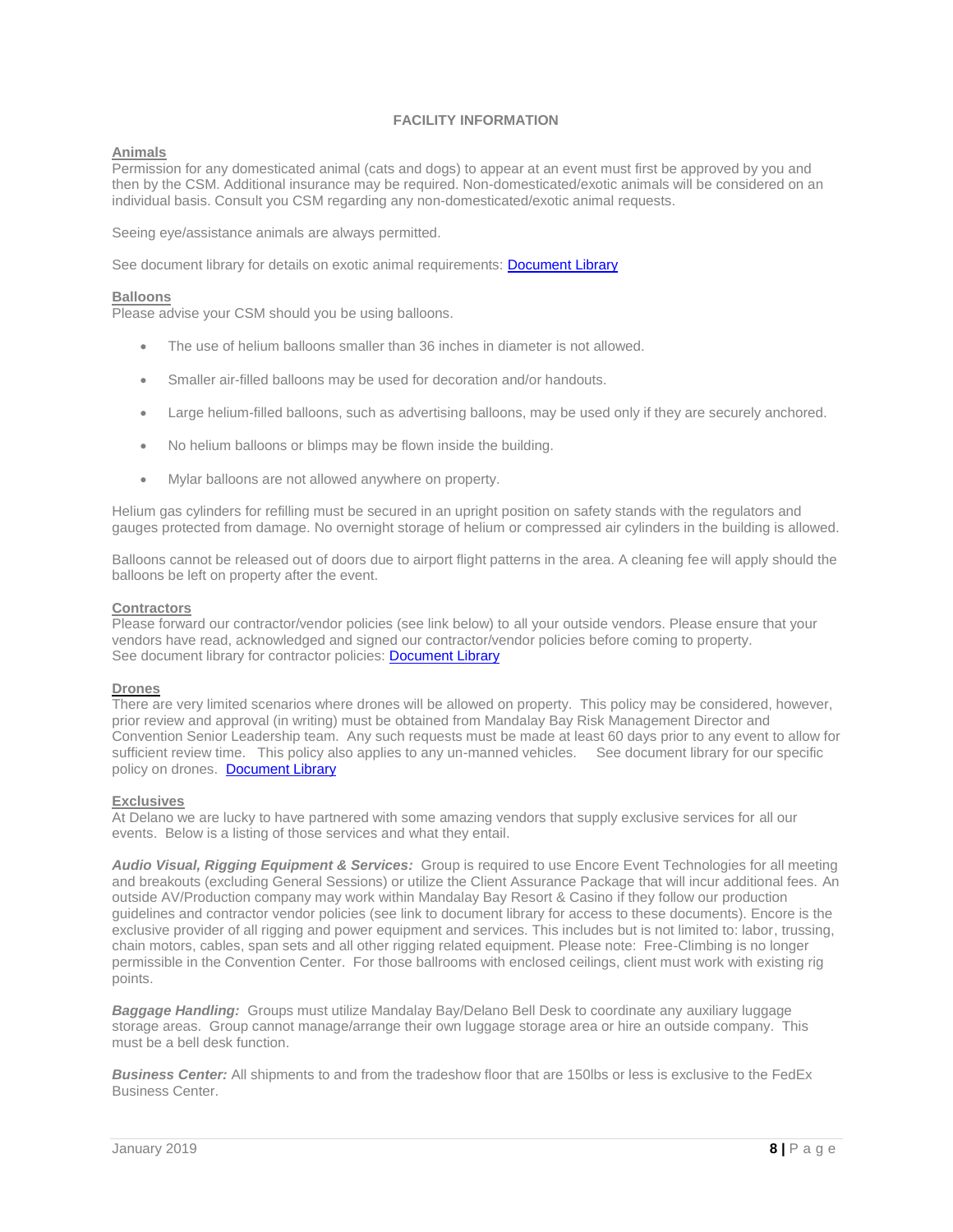*Cleaning:* Group is required to hire Hotel cleaning services at an additional cost for all areas used as exhibit space or areas requiring excessive cleaning, including all trash removal. This includes concrete halls, carpeted meeting space, public foyers, registration areas, stores and the parking lot.

*Electrical/Plumbing/Compressed Air/Gas:* All electrical, plumbing, gas and compressed air services are considered exclusive services and will be provide by our exclusive vendors for all events. Hotel has jurisdiction over the installation, operations, maintenance and repair of all portable electrical wiring and electrical equipment. This includes the installation and removal of overhead electrical signs, trusses, monitors, lights and free-standing electrical signs.

*Food and Beverage:* Hotel is the exclusive provider for all food and beverage needs in meeting space, exhibit halls and hospitality suites.

*Internet:* Hotel is the exclusive provider of all internet connections including wireless (provided that attendees may use personal devices to connect to the Internet on unlicensed frequencies and third-party networks not controlled by Hotel or the Group or its affiliates).

*Recycling/Waste:* We have adopted a recycling program as part of our CSR efforts. We do not offer trash pulls, instead we charge per pound for our tradeshow trash removal. Show Management/Licensee is responsible for all costs, recycling or any other associated waste removal during move-in, show days, and move-out of all areas being used for exhibit space.

**Security:** Hotel requires that our in-house security is used in specific locations only. Mandatory locations for inhouse Security are as follows: All docks; all events held at the Beach, Pools, Moorea; all events held in the Event Center; all areas of Delano; all events held in the main Hotel & Casino; Canine Officers.

# **External Boundaries**

#### *Loading Docks*

The company performing load-in, set up and the load-out will provide a dock supervisor who will be responsible for adhering to all guidelines.

During move-in and move-out, a twenty-four (24) foot wide lane must remain unobstructed for emergency vehicle assistance at all times. The access road and loading docks must be clear upon the end of the workday. Equipment may not be left overnight and will be removed at the owner's/renter's expense. Equipment may not be staged in the dock area or on property, including items such as crates, carpet pigs, empties and pallets.

All convention deliveries are to be made via the loading docks. Vendors are to refrain from using our parking lot and adjacent areas to load or un-load their materials. There can be no staging of any vehicles in the loading docks. Staging is any vehicle in the dock area for more than 10 minutes that is not in the process of loading or un-loading.

There is a limit to the number of vehicles allowed in the loading dock are at any one time.

#### **Halogen Lighting**

This policy covers restrictions on stem mounted halogen lighting provided by display contractors and exhibitor for the temporary lighting of exhibit booths. The use of any stem mounted halogen or other fixtures employing a nonshielded halogen bulb is not allowed. In addition, conventional track lighting systems that use any of the approved types of halogen bulbs and that are securely mounted to stable exhibit structures will continue to be allowed.

| <b>Approved Halogen Bulbs</b> | <b>Disapproved Halogen Bulbs</b> |
|-------------------------------|----------------------------------|
| MR 11/16 Covered-low voltage  | MR11/16 Uncovered                |
| MR 16 Covered-line voltage    | Line Voltage Uncovered           |
| PAR 14, 16, 20, 30 and 48     | Low Voltage-Bi-Pin Uncovered     |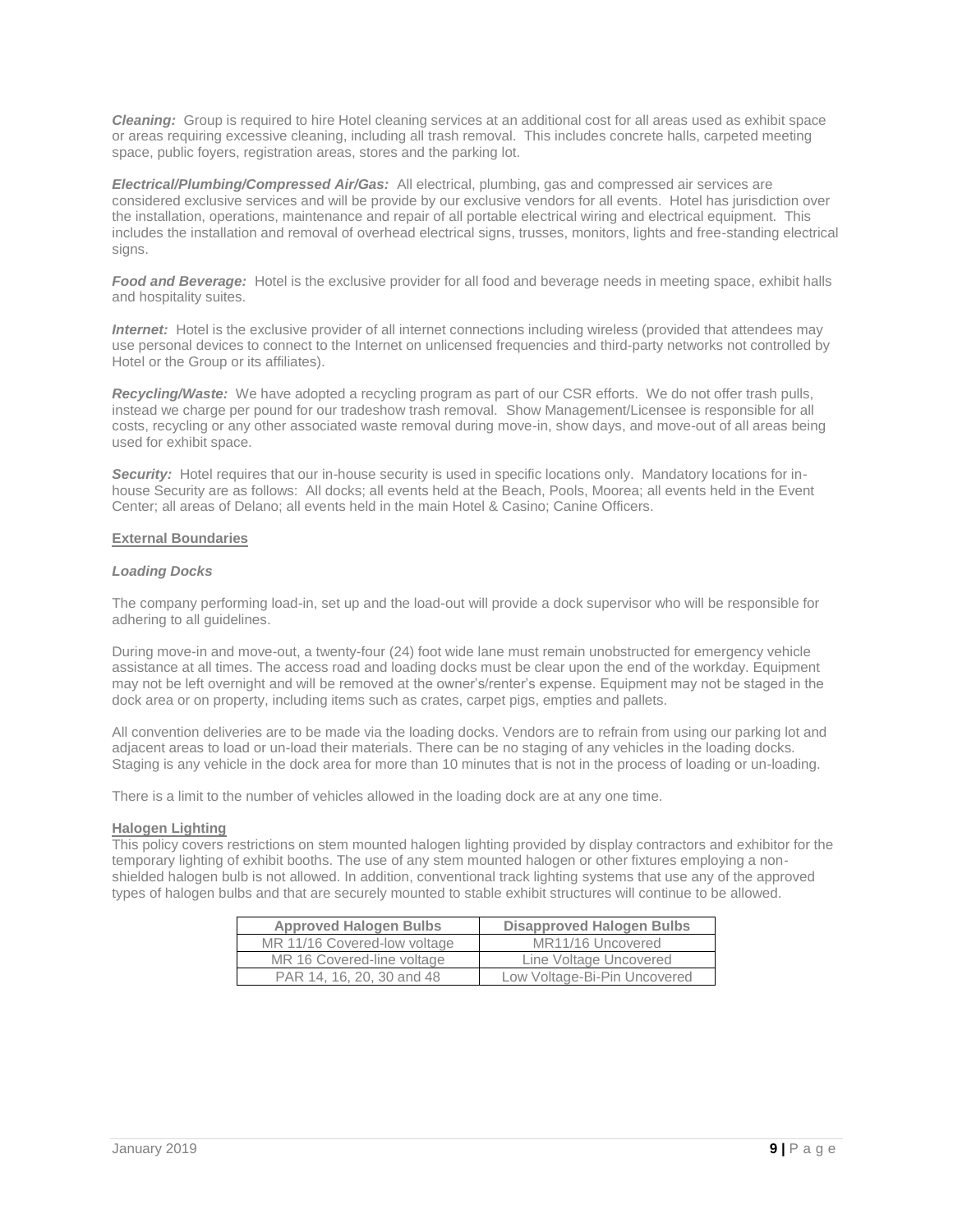# **Insurance**

A copy of your certificate of insurance (COI) is due to Mandalay Bay 30 days prior to your event. The certificate must list all days of your license of the facility, and include the following coverage:

- Worker's Compensation insurance in accordance with Nevada Law covering your employees
- Employer's Liability
- Commercial General Liability
- Comprehensive Auto Liability

Please consult your contract and license agreement (if applicable) for coverage required for each of the above.

All issuing insurance companies must have authorization to do business in the state of Nevada. This Certificate of Insurance must state Delano Las Vegas, Mandalay Corp., Mandalay Bay Resort & Casino, its parent company, subsidiaries and affiliates are named as additional insured. The certificate is unacceptable if all these entities are not named.

NOTE: This policy applies to your organization and to any subcontractors you may utilize to provide services during your meeting/event.

# **Parking**

Our main self-parking structure is located on the west side of the building and can be accessed via Hacienda or Frank Sinatra Way.

Vehicles that are self-parked at any MGM Resorts parking facility for longer than one hour will be subject to a parking fee. The self-parking fee is \$9.00 for vehicles parked between 1-2 hours, \$12.00 parked between 2-4 hours and \$15.00 for vehicles parked between 4-24 hours at Mandalay Bay and Delano.

The valet parking fee is \$16 for the first 2 hours (no grace period), \$18.00 for 2-4 hours and \$24 for between 4-24 hours. All parking fees repeat every 24 hours. Parking fees may be higher during special events. Self-parking is complimentary for M life members level Pearl and higher and valet parking is complimentary for M life members level Gold and higher. All complimentary parking is subject to availability.

For registered hotel guests, the 24-hour parking fee (self or valet) includes "in and out" privileges at the guest's originating MGM resort and includes the same "in and out" parking privileges at any other MGM resort within the same 24-hour period, subject to availability. Parking fees are subject to change and parking is subject to availability.

Parking fees are subject to change and parking is subject to availability.

Any vehicle parking in a red zone or in any zone labeled "No Parking" will be towed at the owner's expense without notice. Should you require overnight parking for any large vehicles, please consult your CSM.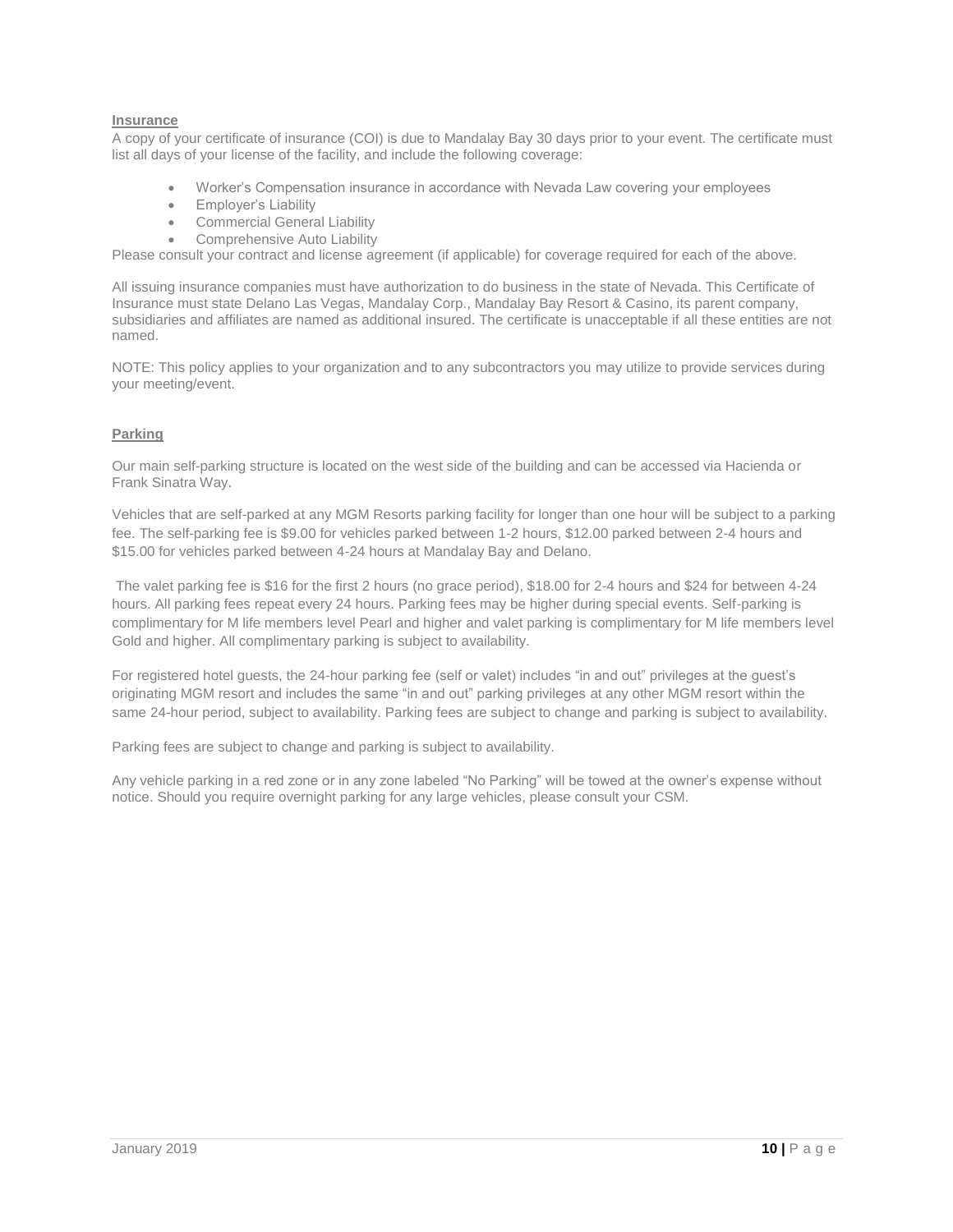# **FIRE MARSHAL REGULATIONS**

All fire exits and the illuminated exit sign above each must be clearly visible. Exit doors, exit signs, fire alarm, fire hose cabinets and fire extinguisher locations cannot be concealed or obstructed.

According to the Nevada Clean Indoor Act, there is no smoking or vaping (e-cigarettes), permitted in the facility except for the main casino and designated guest rooms.

Open flame devices of any kind are prohibited in all the assembly areas, unless pre-approved by the CCFD.

Easels are not permitted in the hallways in the Delano meeting space.

## **Production/AV**

Electrical panels must have thirty (30") inch clearances in front. All other electrical equipment (cords, plugs, etc.) must be in accordance with the International Fire Code and the National Electrical Code, as well as local codes.

Any use of two wire extension cords is prohibited. Multiple outlets and electric cord must be grounded and must not exceed their listed amperage rating.

All temporary electric wiring must be accessible and free from debris and storage materials. Exit doors, exit signs, fire alarm, fire hose cabinets, strobes, and fire extinguisher locations may not me concealed or obstructed and must be maintained in proper working condition. Projection booths must be ventilated at the ceiling and provided with an approved smoke detector. Storage is not allowed in these areas.

Backstage and rear screen projection guidelines:

- No storage boxes, musical cases, etc. may be stored in service hallways.
- Hiperthane cable protectors must be used to ramp all cable 1" in diameter or greater.
- Ramp all cable leaving a function room to an outside area.
- All wires less than 1" in diameter must be taped down with gaffer's tape.
- If exiting is covered by stage masking, there must be a clear path from masking to exit and illuminated exit sign located on masking.
- Any fire extinguishers or fire hose cabinets located backstage must be clear and easily accessible.

### **HOTEL SERVICES**

# **Baggage Handling:**

**Individual Arrival/Departure:**

- Arrival: Guests arriving individually are greeted at the front door by a bell person and will be given a claim check for their luggage. The guest may then call from their room to prompt delivery
- Departure: After 11am check-out, guests who wish to store their luggage can do so at the Bell Desk located at Delano Front Drive, gratuity appreciated.

### **Departure Auxiliary Luggage Holding Area:**

An optional auxiliary luggage storage holding area can be facilitated by the Bell Desk team for \$4.00 per claim check. CSM can determine an appropriate location. There are two payment options.

- **Client Paid:** Group can choose to cover this fee for attendees; charged for actual use with a minimum of 30% of the in-house room block required.
	- $\circ$  Example: 1000 rooms peak on departure day, so a minimum of 300 x \$4.00 would be charged to the master account, up to the actual number of people using the service.
- **Guest Pay Own:** Guests have the option to pay on own with cash or credit card, no minimum required. o In this instance, the cashier would be coordinated by the Bell Desk Team

Group cannot manage/arrange their own luggage storage room or hire an outside company to arrange/manage a luggage storage room. This must be a bell desk function.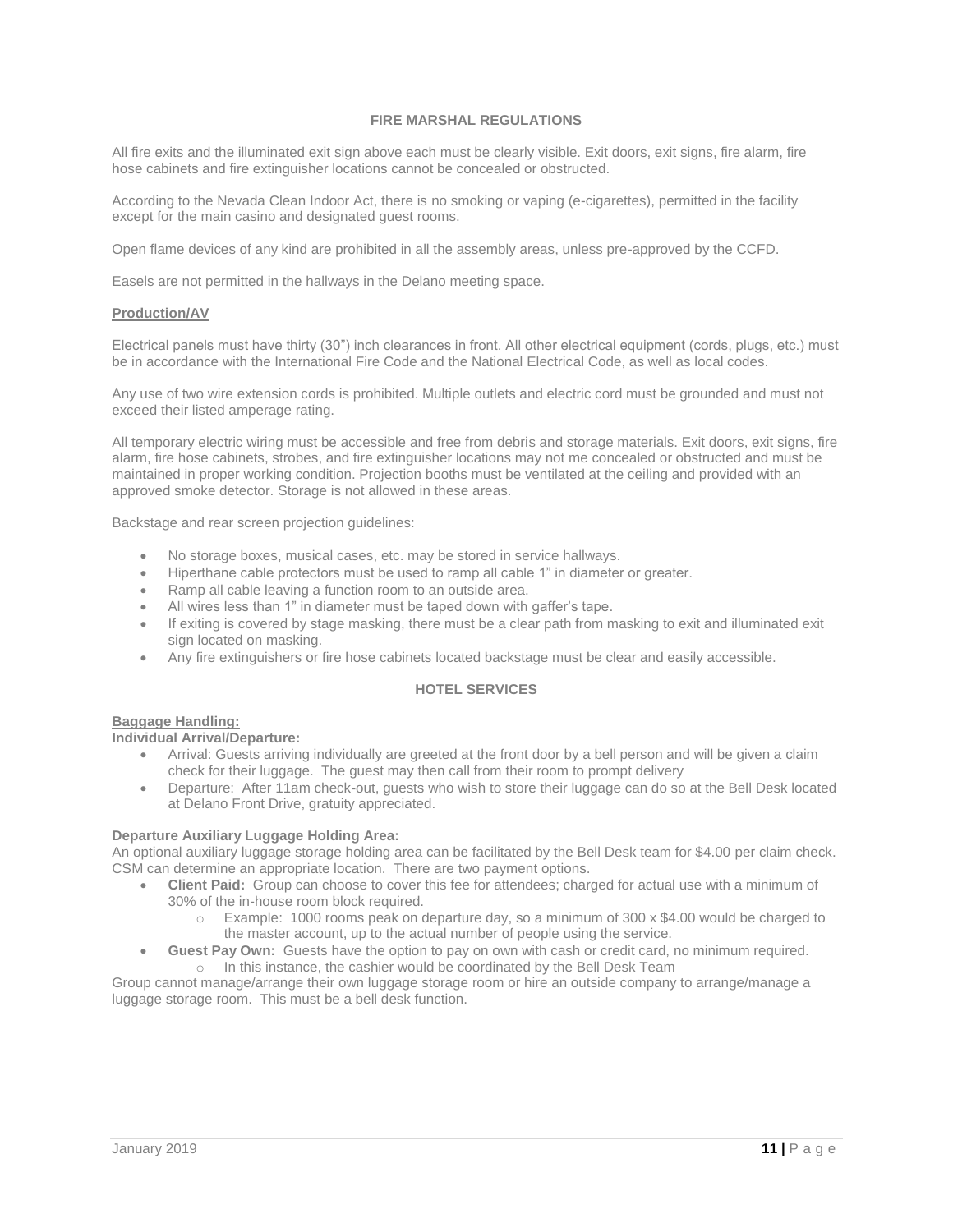# **Check in/Check Out:**

Check-in time is 3pm and check-out is 11am. If rooms are requested prior to check-in time they will be accommodated based on availability at no additional charge. Any guest wishing to guarantee early check in will have the option to pay an early check-in fee at the time of booking based on availability.

Departure dates will be confirmed upon check-in. Guests have the option to change their departure date at this time. Should a guest depart before their scheduled and confirmed departure date, we will charge for one additional night's room and tax. Luggage can be stored on a complimentary basis for guests who have checked out but are not yet departing the hotel.

Please note that a charge of \$40.00 will be added for each guest over double occupancy with a maximum of four (4) guests per room.

# **Group Voice Mail Procedures**

Group Broadcast messages through the hotel's voice mail system may be conducted with 14 days' notice. Customized messages can be facilitated by providing your recorded messages in a vox. file or wav. file format. The charge for this service is \$1.50 per room if we receive the files 14 days in advance. Within 14 days, the charge is \$3.00 per room.

The following information is required:

- Rooming list of recipients
- All messages require a sample script be submitted to your CSM, 14 days in advance, to review and approve
- Content of the message
	- $\triangleright$  Messages should have a direct correlation to the specific group and shall not contain content that may be construed as solicitation of services or business, and/or contain inappropriate verbiage or content.
	- $\triangleright$  Custom recorded messages must be submitted in a WAV or VOX file format only. All other formats are not compatible with our systems and unable to be used.
	- $\triangleright$  Time frame for delivery (keeping in mind that larger groups can take considerably longer to process)

Please note, that voice mails cannot be initiated until the guests have checked into their rooms.

# **Guest Room Deliveries**

Fees for individual guest room deliveries of non-baggage items start at \$2.50 (Fees are subject to change) for up to two items per room and increase based on assembly requirements, number of items or special instructions. Deliveries will be placed inside the guest room between the hours of 9:00 am and 9:00 pm. We are not able to slide items under the doors or leave items outside the rooms.

# **High Speed Internet**

High speed wireless connectivity is available in all guest rooms and is currently part of the Resort Fee. There are no hard wire lines available inside the guest rooms.

# **Hospitality Suites**

The guidelines below are to ensure the enjoyment and comfort of all our guests

In order to promote a restful environment for all our hotel guests, we request that you do not schedule your hospitality suite to run past 11:00p.m. Please ensure that any noise from music or entertainment is kept to a level that cannot be heard outside of your guest room/suite.

Clark County Fire Department regulations do not permit easels and signage in guestroom hallways.

Should you require easels for display of signs **inside** your guest room, please contact our Banquet Set up department for rental.

Maximum allowable seating will be determined by Banquet Set Up or a Housekeeping Supervisor. Hospitality events require at least 2 hours notification prior to schedule start time.

If your event is scheduled to start prior to 3:00pm., the suite must be reserved the day prior to allow for setup and availability. Appropriate charges will be applied.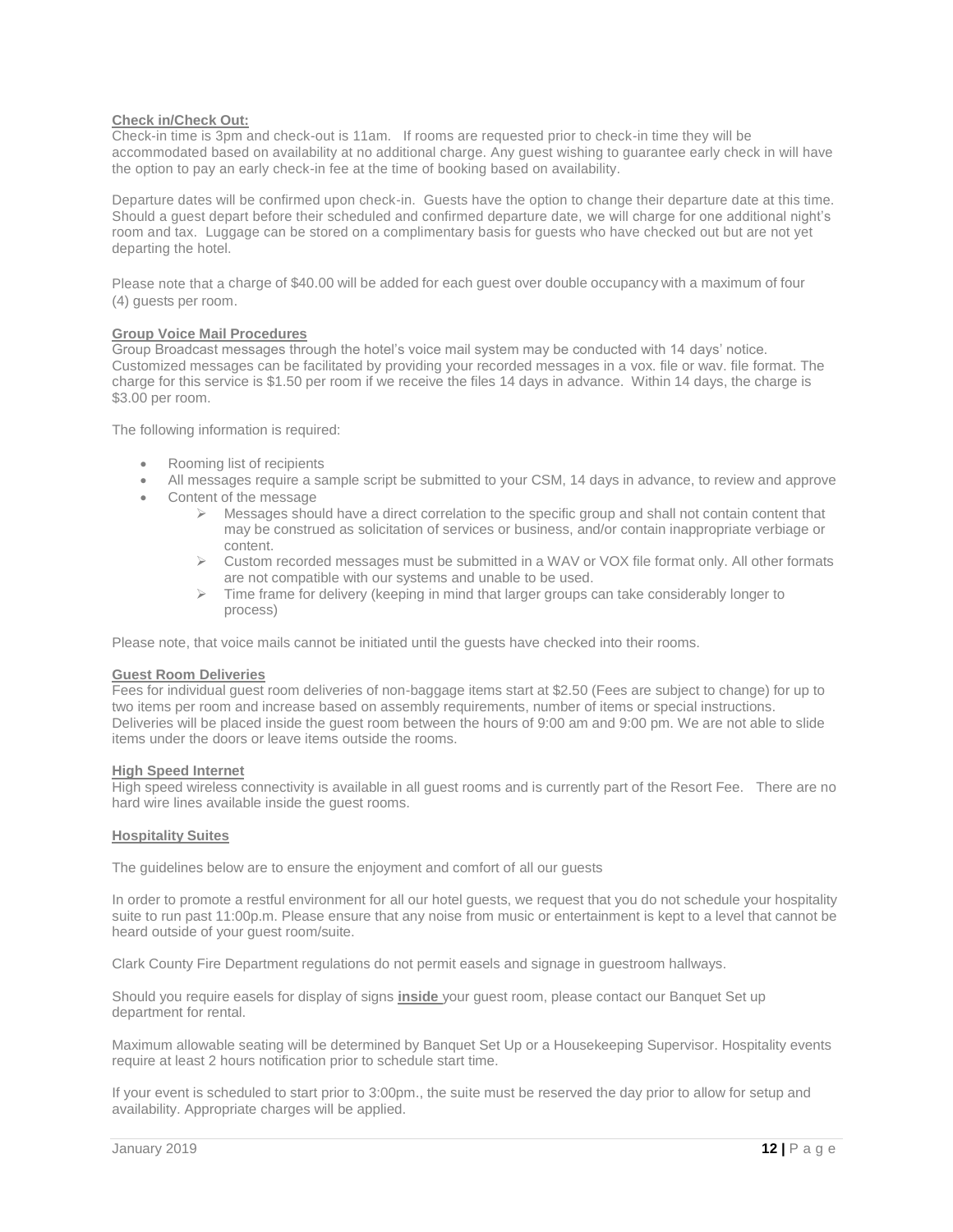Any event scheduled to extend past the standard 11a.m. checkout time will be charged to an additional day.

The taping, tracking or otherwise affixing of any materials to walls, floors or ceilings is not permitted.

We are unable to remove or dismantle furniture in guestrooms.

Please be advised that all liquor, beer, wine and food for hospitality suites must be purchased through our In-Suite Catering Department.

The terms of liquor license preclude us from providing setup service for bars not purchased through the In-Suite Catering Department. Should it be discovered that liquor has been purchased from an outside source, corkage fees and applicable gratuity will be charged. Please contact our In-Suite Catering department for menus and pricing.

Room or suite numbers are available on the day of check-in. You may contact a PBX Supervisor to give permission for the room number of your hospitality event to be distributed to inquiring guests. The room will be reserved under the group name of the individual reserving the suite. Suite numbers cannot be issued in advance.

Each standard guestroom is equipped with two 20 – amp outlets. Due to safety regulations, additional electrical service cannot be provided in guest rooms or suites.

Suites are designated for networking and entertainment purposes. Exhibiting in suites is not allowed.

You may register your suite as a hospitality suite with a representative from the front desk. If you would like the hospitality event displayed on a special television channel that can be accessed in all guest rooms, please contact an In-Suite Catering coordinator.

#### Elevator Access:

Our elevators are restricted to registered guest access only. Guest room keys only grant access to the floor of that specific guest room. Guests not staying at Delano do not have access to any guest room floors. Therefore, if you decide to have a hospitality event in your guest room/suite, you will need to arrange elevator access for your guests attending your event. Below are your options:

- If food and beverage is NOT ordered through In-Suite Catering: The host of the event must come to lobby and escort their guests up to their suite.
- If food and beverage IS ordered through In-Suite Catering: In-Suite Catering can arrange for an elevator attendant for the event to give guests access. There is a cost of \$85.00 per hour for this service. In addition, the following information must be provided:
	- o A list of attendees must be submitted to the Front Desk and In Suite Catering 24 hours prior to the event.
	- $\circ$  If the event does not have guest list, the elevator attendant will notate the guest name via their photo identification to have a record of all attendees granted access to the guest room floor.
	- o All guests will be required to provide photo ID to be verified by the elevator attendant to be granted access.

### **Reservations (Group Services)**

Our Group Services team will coordinate all your housing needs. A team will be assigned to your group to provide access 7 days a week. Should you need to contact Group Services, please call 702-632-9000 or 1-877-632-9001. Group Services is open 6:00an – 8:00pm daily, except on holydays when hours are reduced.

#### **Deposits**

A deposit or guarantee to the master account is required to hold all reservations. See your Hotel Contract for specific details. A deposit already given on a reservation is not transferable to another reservation. All credit cards are charged immediately as the reservation is entered into our reservation system. Deposits for unclaimed guaranteed rooms are forfeited nightly at 2AM.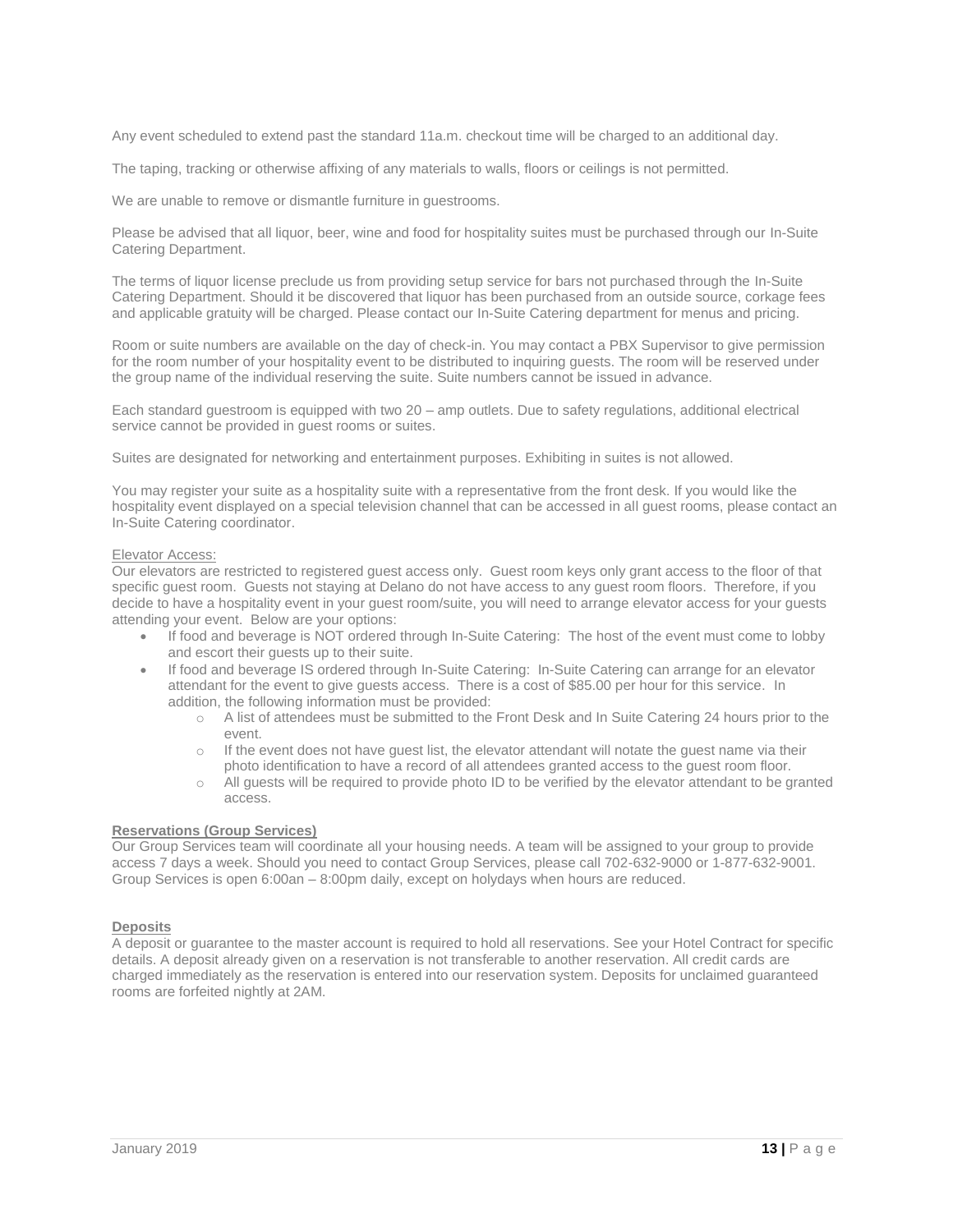#### **Items to Consider**

A charge of \$40.00 will be added for each guest over double occupancy with a maximum of four (4) guests per room.

Confirmations are not automatically sent out to your attendees. Group Services must be advised prior to entering the rooming list if confirmations will be required.

Changes to reservations after the cut-off date will only be made based on availability. All change requests must be in writing.

Standard no-show billing is one night's room and tax.

Please ensure to advise how many rooms will be allocated to staff and VIPs. Group services will create a sub-block to protect these rooms until your cut-off date. At this time, you will need to submit a rooming list to your group services team.

Please advise if you will approve the release of sub-blocks from your main group block for affiliated or exhibiting companies attending your events.

Please provide the name if the person within your organization with whom we will coordinate all housing issues.

#### **Passkey:**

Passkey is the reservation method used by the Hotel. Passkey is made available by Hotel on a complimentary basis and provides electronic reservations interface that is customized for the Event. With approval by Group, Hotel can send communications to Group attendees including special offers or requests by Hotel to better service the Group. Pending the type of reservation process used by Group, you have the option to:

- a) Hotel will require guest pick-up reports ninety (90), sixty (60) days and forty-five (45) days prior to the peak arrival date. Group will submit a rooming list, or upload directly to Passkey no later than the reservations due date in the format provided by Hotel for automatic upload into Passkey. Group will be given access to make, modify or cancel reservation after the first list is uploaded and/or Hotel will publish a website for attendees to access to manage modifications to their reservations.
- b) OR: Group or designated agency may enter reservations, modify or cancel reservations as the information is received utilizing the web-based reservation form accessible online. All reservations and any changes must be made before the reservations due date.
- c) OR: Attendees may enter, modify, and cancel their own reservations on-line at a URL to be establish and published to potential attendees through the planner's meeting website or via email. All reservation and any changes must be made before the reservations due date.

Hotel will supply a username and password if needed to provide Group with online access to reports and reservation management.

### **Resort Fee**

A \$37.00 daily resort fee plus applicable Clark County room tax at the time of stay which is currently 13.38% (subject to change) is applied to each hotel room reservation and includes amenities that are sure to enhance the guests experience at Mandalay Bay/Delano. For all registered guests the resort fee includes:

- Property-wide high speed wireless internet access (public spaces, meeting space and in-room). This service is intended for personal use and speed/bandwidth is not guaranteed. This service is not intended for high bandwidth uses such as registration, demos or training.
- Access to the gym at BATHHOUSE (does not include spa access)
- Unlimited local and toll-free calls
- Airline boarding pass printing
- **Notary Services**

#### **Safety Deposit Boxes**

Safe deposit boxes are available (based on availability to hotel quests only) at the Casino Cage at no charge. Boxes are accessible 24 hours a day. Each guest room is equipped with an in-room safe.

# **SPA – BATHHOUSE**

Our contemporary 16,000 square foot spa is located on the  $2^{nd}$  level of Delano Las Vegas and is open from 6:00 a.m. to 8:30 p.m. daily. Treatments are available from 8:00am-8:00pm. Amenities include a fitness center, 12 treatment rooms for signature massage treatments, facials, manicures, pedicures and other services. Our guests can also enjoy oversized steam rooms, saunas, whirlpools, cold plunges, and showers. The daily spa access fee is currently \$25.00 (fee is subject to change). For guest convenience only, registered guests can use the spa.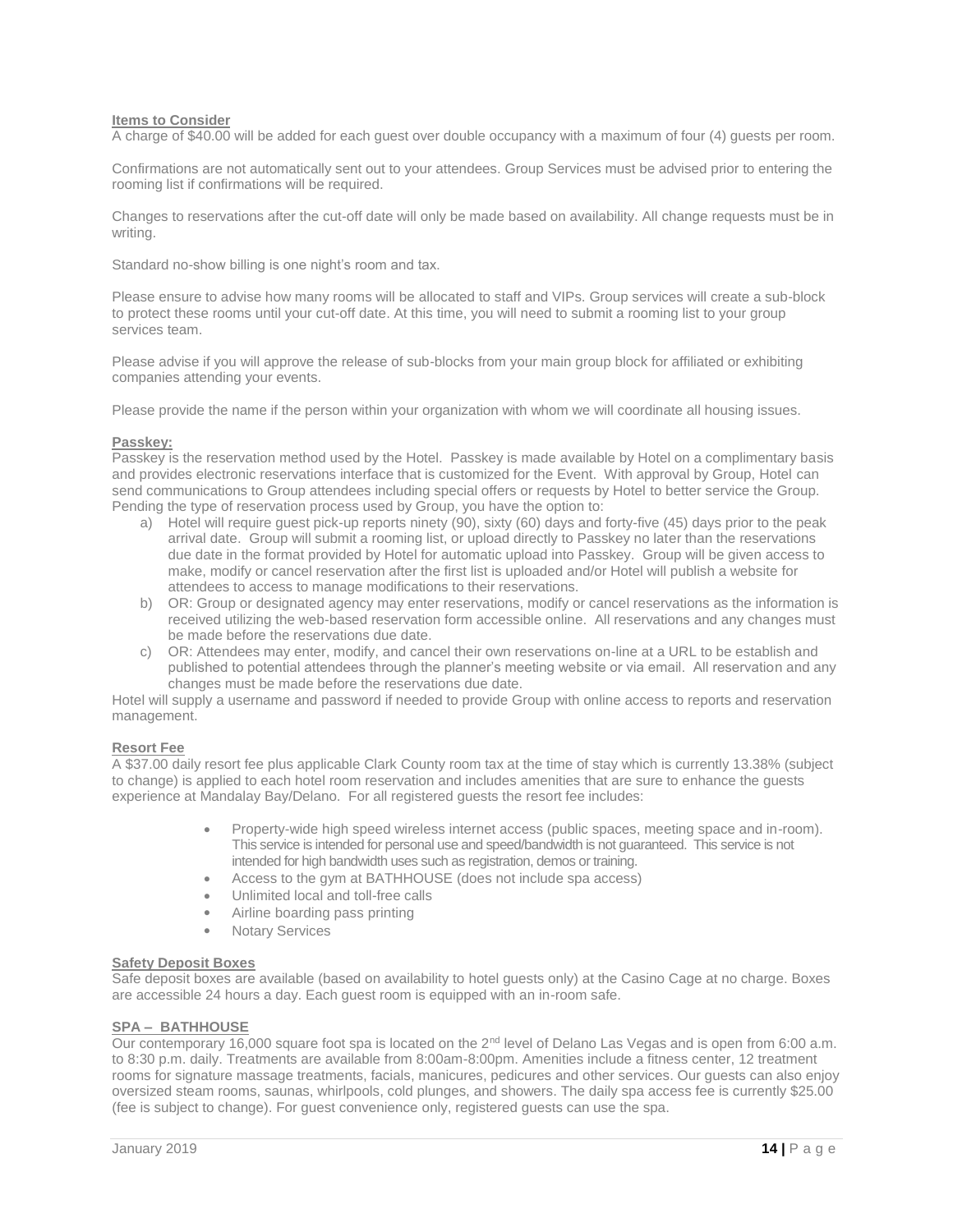# **Transportation**

All group arrivals and departures are subject to current mandatory hotel porterage fees. Transportation plans are due to your CSM 45 days prior with the following information to schedule and reserve locations:

- Name of Company
- Key contact on-site for shuttle busses
- Telephone number
- Number of busses being utilized on Delano Las Vegas/Mandalay Bay property
- Number of routes that will be running
- Schedule of dates and hours of the shuttle service Hours of peak traffic inbound and outbound Private charter loading and unloading area
- Limo staging, loading and unloading area
- Private vehicle staging, loading, and unloading area
- Destination list where the shuttle service originates and returns
- Any special requirements or potential challenges

### **Group Arrivals/Departures**

Delano Las Vegas has a single entrance located west of the main lobby.

All group arrivals are subject to a mandatory baggage handling charge (porterage) of \$8.00 per person. This charge covers the handling of baggage both arriving to and departing from the hotel. In the event group requires baggage delivery in an auxiliary area aside from the designated hotel bag drop area, an additional fee may also apply.

- \$8.00 per person for full room block charged to master account
- \$4.00 per person for arrival OR departure only.

Fees are subject to change without notice. An arrival and departure manifest are to be submitted to your CSM fifteen (15) days prior to ensure we have appropriate labor. Upon departure, group can either instruct hotel to have all bags removed from rooms by the bell staff at a specific time (a baggage pull) or have guests bring their luggage directly to the departure site. In either case, a departure notice needs to be delivered to the rooms the night before instructing the guests on the procedure. The hotel will create and distribute this letter at no charge to expedite the departure procedure. Should the group wish to create their own departure notice, it must be approved by the hotel prior to delivery to ensure all procedures are correct, and a room delivery fee of \$2.50 will be charged to deliver the notice.

### **MEETING SPACE**

#### **Convention Services**

The Convention Services Department will be on contact with Meeting Group following the receipt of the signed contract/license agreement. The Convention Services Manager (CSM becomes the main contact for all planning and on-site details involving non-catering function arrangements, reservation, billing procedures and can assist with recommendations for outside services, if necessary.

A tentative program schedule of function room requirements is due to the CSM at least 90 days in advance of the main arrival date. A final detailed program is due to the CSM no later than 45 days prior to the main arrival date.

At the 45-day deadline or upon receipt of the final detailed program, any un-assigned meeting/function/exhibit space will revert to Mandalay Bay.

Any additional requests for function rooms will be based on a space available basis.

# **Childcare Services**

The State of Nevada does allow childcare services on property when strictly regulated. There are many regulations and stipulations that must be followed before this can be approved by the State. If you are considering having childcare services on property, please contact your CSM at least 6 months in advance to initiate the approval process.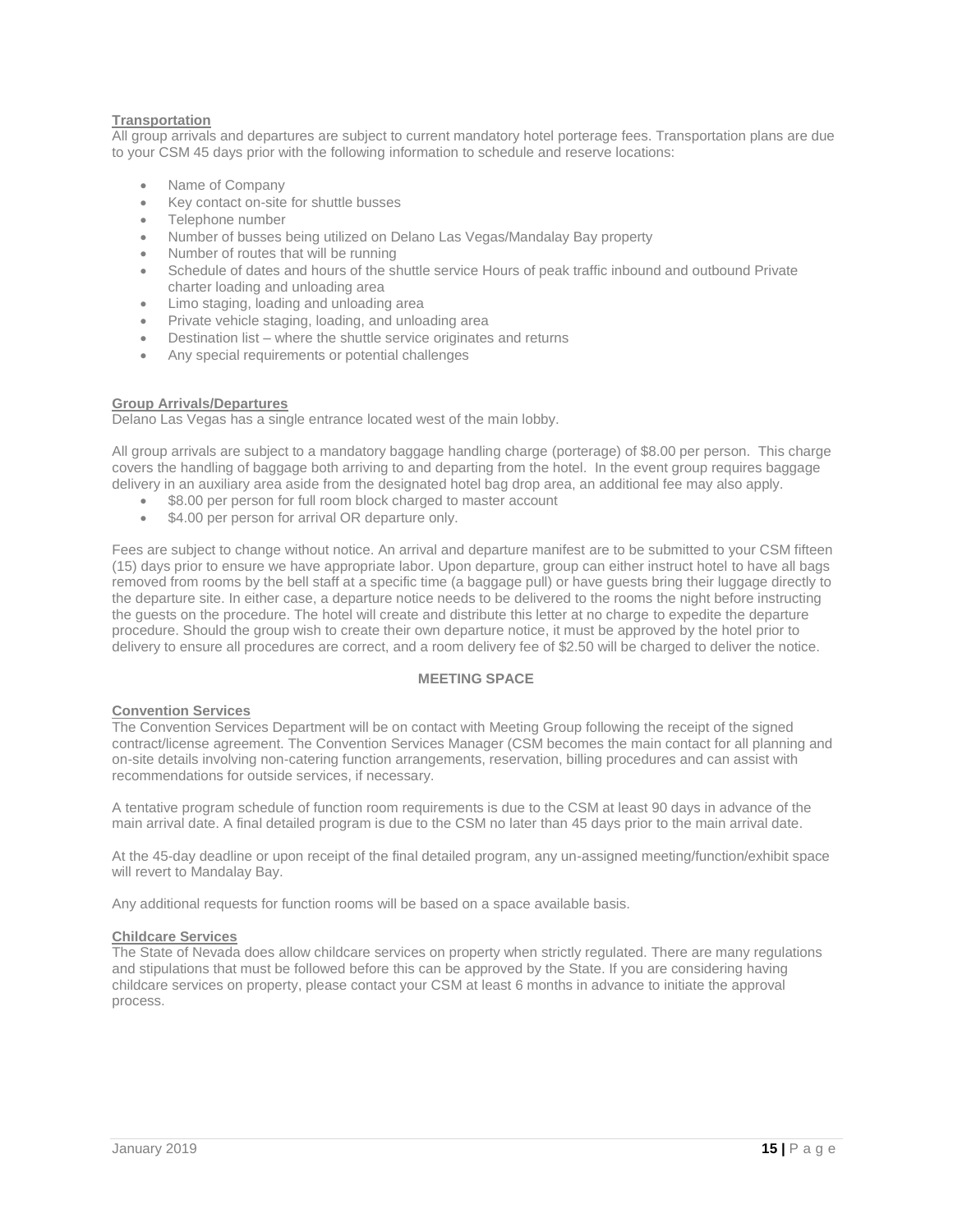# **Entertainment**

Meeting Group acknowledges that MGM Resorts has a reputation for offering high-quality entertainment and services to the public, is a publicly-held company, is subject to regulation and licensing, and desires to maintain its reputation and receive positive publicity concerning Meeting Group's functions. Consequently, prior to contracting with any entertainer or production company to provide entertainment at its function(s), Meeting Group shall obtain Hotel's written consent for the entertainment, which consent shall not unreasonably be withheld. In contracting for entertainment, Meeting Group agrees that any such entertainment will comply with Hotel's normal policy regarding risqué or questionable material and that no disparaging remarks toward gaming, MGM Resorts, its directors, officer or employees or those of any affiliate of MGM Resorts shall be made. Please note that your event may be subject to Nevada Live Entertainment Tax (LET).

- **Live Entertainment Tax (LET):** Live Entertainment Tax must be applied to any events where public admissions are being charged and the event is defined as Entertainment per the Nevada Revised Statutes under the oversight of the Nevada Gaming Board. Live Entertainment Tax must be collected by Delano as we are required to collect and remit all taxes for entertainment events occurring on premise. All events must be reviewed by Delano Compliance Team to determine applicability of LET. The current LET tax rate is 9%. Below are some examples of live entertainment events that would be subject to LET (please note this is NOT an all-inclusive list).
	- o Events with DJs, Bands or any live entertainment
	- o Sporting Events<br>
	o E-Gaming Fyent
	- **E-Gaming Events**
	- o Dance/Sporting Competitions
	- o Pageants
- **Ticketing for events subject to LET:** The Nevada Gaming Board requires that all ticketing systems to be approved by the Gaming Control Board. Therefore, all events subject to LET must use the Mandalay Bay Ticketing system to be compliant with the Nevada Gaming Board regulations. Please contact your CSM for more details and to put you in touch with our ticketing department to set up your ticket sales.

### **Guidelines**

- Fastening or affixing objects to ceilings, painted surfaces, podiums, columns, fabric movable walls, or decorative walls will only be allowed under certain circumstances, and must be approved by Convention Services. Only approved adhesive products can be used. No nails or tape will be allowed on any surface. Carpet protection (Visqueen) must be in place prior to the delivery of freight, prior to construction of any display, and prior to the use of any motorized devices.
- No plants or furniture may be removed or relocated from the hallways or meeting rooms unless prior arrangements have been made with your CS or CSM. A removal fee will be assessed for all relocations.
- Changes to meeting room set ups may be subject to an additional labor charge should the changes be made less than 48 hours prior to a function or of there is an extensive meeting room set up turn required. There are also charges for any same day room turns.
- The standard meeting room amenities include water service, Delano note pads and pencils, and candies.
- Additional amenities are available on request at a reasonable charge.
- Specific room assignments may be changed as needed. Sufficient space will be made available to accommodate meeting/function/exhibit/ requirements. Mandalay Bay reserves the right to maximize space usage for all function space.
- The hotel reserves the right to change a rental fee for meeting, function, or exhibit space utilized by suppliers, allied or affiliated groups who are conducting meetings of holding functions in conjunction with your group.
- Meeting rooms may be used only for purposes directly related to the event. Meeting rooms may not be sublet to others without prior consent from your CSM.
- Cleaning services are required for any areas requiring excessive cleaning such as registration areas, events in our parking lot, stores etc. Please contact your CSM for clarification and pricing.
- Live Entertainment must be approved by your CSM prior to the event.
- Load out of equipment or furniture must be done before 5:00pm each day. Live Entertainment load-in and load-out must be done by 10:00 p.m.
- Clark County Fire Department regulations do not permit easels or signage in guest room hallways.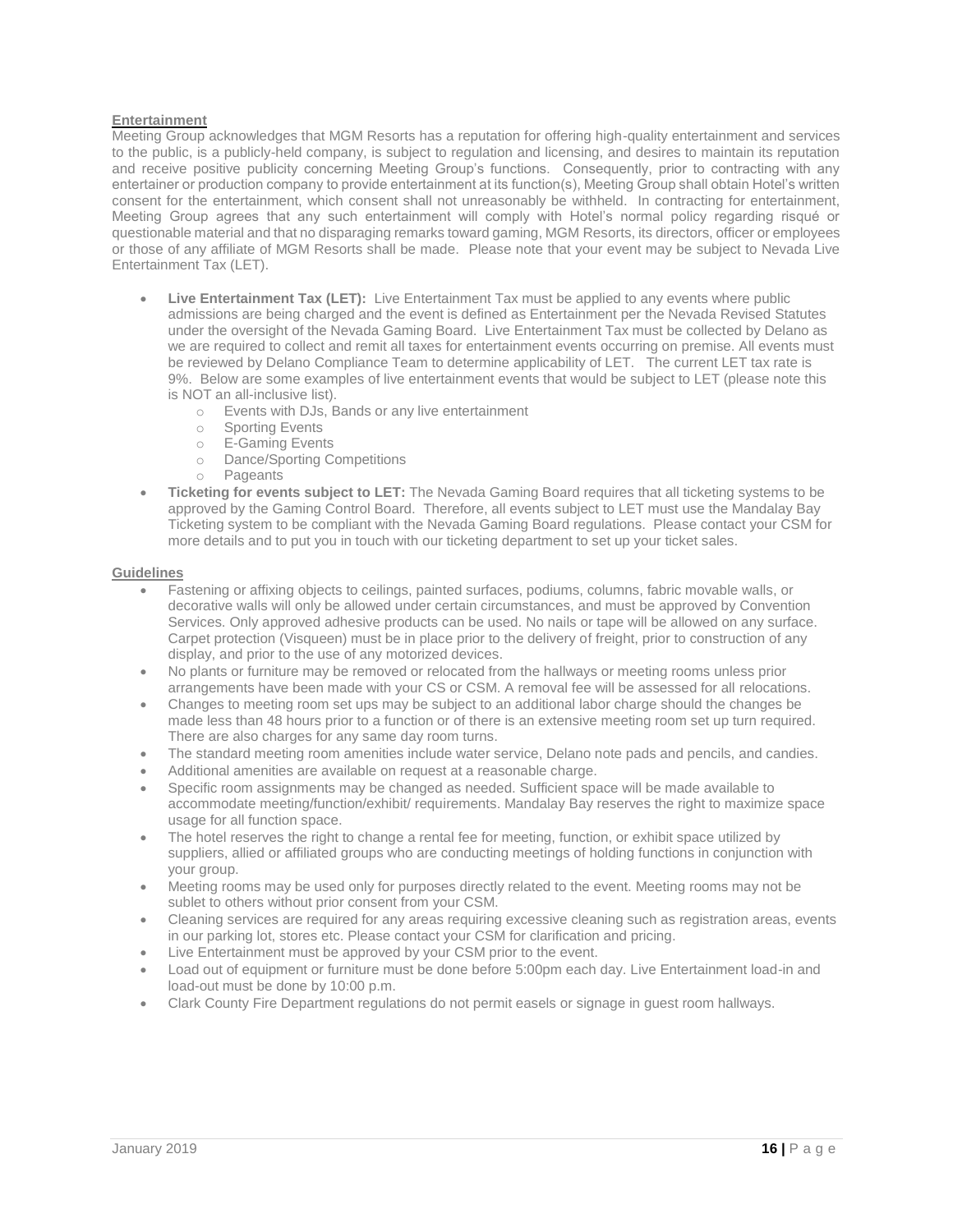### **Hazardous Materials**

All parties affiliated with your event are prohibited from possessing, storing, or bringing onto the property materials that constitute hazardous materials (as defined by federal, state and local law) unless the hazardous materials are possessed and used in compliance with all federal, state and local laws. You will indemnify us for any possession, storage, transportation and use of such hazardous material for any reason whatsoever. All outside contractors/vendors are required to have a material safety data sheet (MSDS) on any hazardous chemical that they bring into the facility, so that appropriate action can be taken to inform and protect our employees.

#### **Internet**

Delano Las Vegas can support many internet configurations with Category 6 wire or wireless connectivity. Meeting Group may not attach any hardware or software to any networking and Internet access services provided by Hotel, or allow its attendees to do so, other than hardware and software approved by Hotel or end user equipment (such as laptops and mobile phones, but not routers or networking equipment) owned by attendees that agree to any applicable terms of use required to access the services. If the Meeting Group is permitted by Hotel to attach a router or other wireless networking equipment to Hotel's network, it shall not use a network identifier (i.e., a Service Set Identifier or SSID) that contains the Hotel's name without approval from Hotel, or other name to which Hotel reasonably objects. Hotel may require Meeting Group or its attendees to remove any hardware or software from Hotel's network or otherwise prevent hardware or software from connecting to Hotel's network without notice and without refund.

Any special orders for data communications must be ordered through our Information Technology Department. Each connection must have a Delano IP address. Orders should be received 30 days prior to move in. See link to document library for order form. Document Library

### **Keys**

If you require meeting room keys, please submit your request 30 days prior to your event to your CSM or CM. We will then change the locks to those meeting rooms and only your key will access these meeting rooms. You are solely responsible to ensure the rooms are opened each morning and locked each night. No employee keys will work for any rooms we have re-keyed. You will also need to arrange to have the rooms un-locked for the hotel to refresh the rooms and deliver any food & beverage orders. The first 50 keys are complimentary. Any additional keys required per room will be charged \$5.00 per key. All keys should be returned to your CSM or a CONVENTION CONCIERGE. You will be responsible for all damage or claims relating to the use of rooms accessed by these keys. Al keys lost or altered (cut, hole-punched, permanent marker etc.) a replacement charge of \$25.00 per key will be charged.

Please note that the Delano Las Vegas / Mandalay Bay assumes no responsibility for any items left in the meeting rooms regardless if locks have been changed or if keys have issued. You may consider contracting your security company to ensure the security of these rooms, especially air wall rooms which cannot be locked.

#### **Load-In/Out Inspection**

A Convention Concierge Manager or Facilities Manager will walk you through your contracted space for a pre and post-event inspection. A damage report reflecting location, type of damage and amount of repair for any damage not noted in writing in the pre-event walk-through will be included on your invoice.

#### **Nevada Clean Indoor Air Act**

The Nevada Clean Indoor Air Act prohibits smoking in indoor public spaces. As a result, smoking is not permitted in the meeting and convention spaces. Additionally, smoking is not permitted in restaurants, lounges where food is served, hotel lobbies, elevators, guestroom hallways, theaters, arenas, arcades, retail stores and other indoor public spaces. The casino floor and certain lounges where food is not served are exempt.

#### **Technical Services**

All use of the broadcast, cabling and sound systems must be pre-approved in writing by Hotel. Specific equipment is subject to change without prior notice. Please see link to document library for specific information on our Sound Systems, Lighting Controls and Cabling Systems. [Document Library](https://www.delanolasvegas.com/en/meetings-groups.html)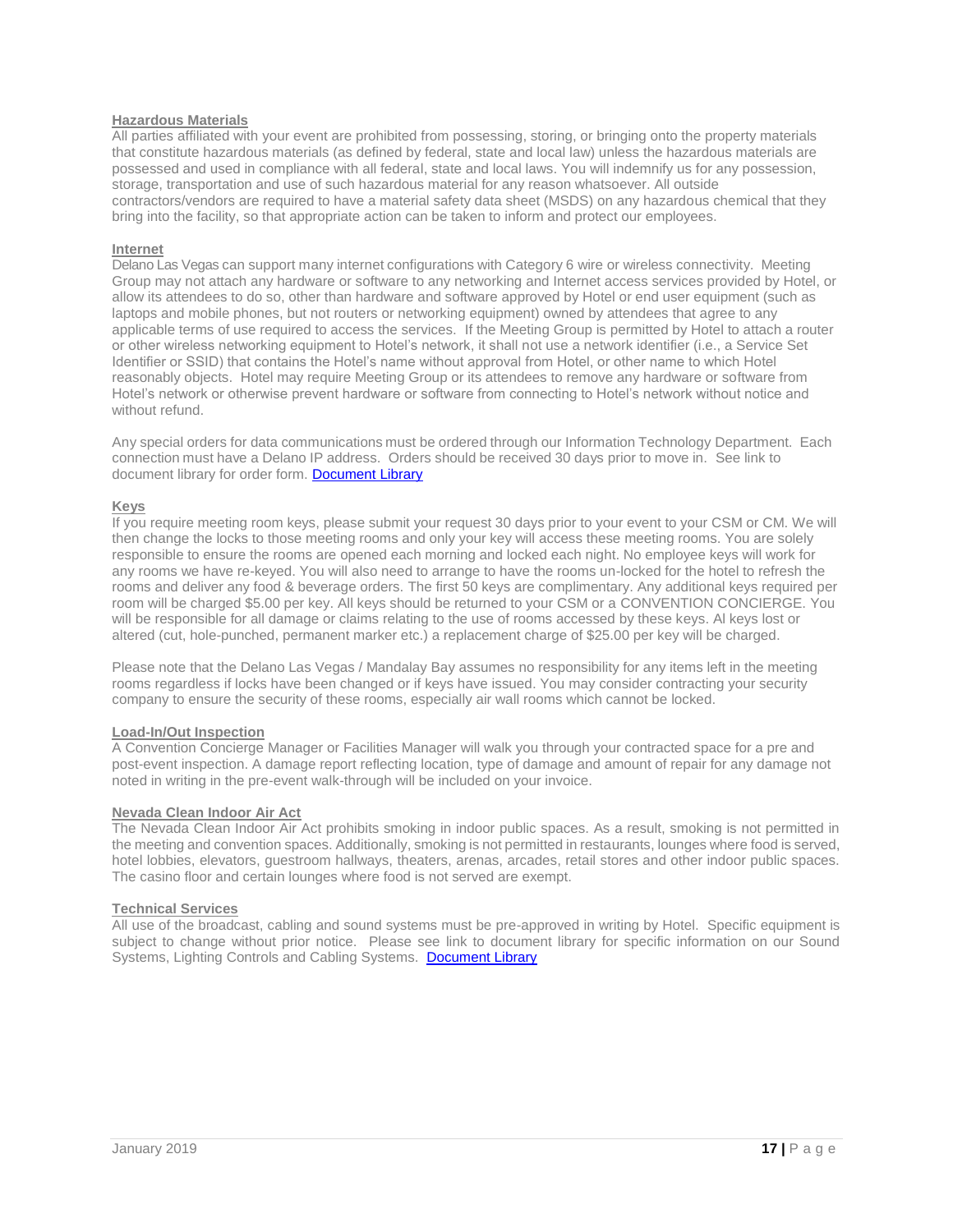# **Public Space**

Please note that the CCFD has mandated specific areas in our public space for egress. No structures of any kind will be allowed in the egress areas.

# **Retail**

All retail services are provided exclusively by Mandalay Bay, including, but not limited to, Mandalay Bay logo merchandise, publications, gifts, sundries, souvenirs, tobacco and alcohol. See your CSM should you wish to utilize the Mandalay Bay logo for any resale items.

If your product or merchandise is approved for sale within the property you must provide the following:

- Clark County Business License (for more info go to [www.accessclarkcounty.com\)](http://www.accessclarkcounty.com/)
- State of Nevada Sales Tax Permit (for more info go to [www.nv.gov\)](http://www.nv.gov/)

### *Nevada Administrative Code*

The Nevada Administrative Code (NAC) 372.180 states that the promoter or organizer of an event allowing any retail sales on the show floor has the responsibility to collect and remit the taxes for their respective event. This means you are responsible for these taxes. If Show Management or exhibitors are tax-exempt, the State of Nevada requires a copy of the following on file with the Mandalay Bay Convention Center:

- NEVADA tax-exempt sales tax permit providing the evidence of on-taxability
- U.S. Government Tax-exempt sales tax permit

Please contact the Nevada Department of Taxations at (702) 486-2300 for further details.

#### **Telecommunications**

All phone lines and services required can be arranged through our Telecommunications department and telephone numbers can be provided in advance as needed. Please submit your telephone requirements to your CSM 30 days prior to your function. See document library for order form. Document Library

### **SIGNAGE AND MARKETING**

The Sponsorship Opportunity Guide can be obtained from your CSM or via the document library. [Document Library](https://www.delanolasvegas.com/en/meetings-groups.html) This guide details all possible locations as well as the associated price for each opportunity. Prior to the sales of these opportunities you must forward your plan for approval of usable locations to your CSM. Final sponsorship plan needs to be submitted to your CSM 60 days prior to your event. Please see the link below for our signage guidelines which were developed to create clear, concise and fair standards for signage and use of approved pre-function areas in the convention facilities and public spaces. Please note: Signs must be removed with 24 hours of the close of any program. If you wish to have your signage returned, you must decide with the installer, or arrange with your CSM to have them removed at a cost. We are not responsible for storage or return of client's signage.

#### **Trademark:**

Neither party is authorized to use any trademark, trade name, or service mark owned or registered by the other party, its parent, subsidiaries or affiliates. Neither party may, without prior written approval of the other party, copy, reproduce, distribute or use any trade name, trademark, copyrighted material, or service mark of the other party, its parent, subsidiaries, or affiliates.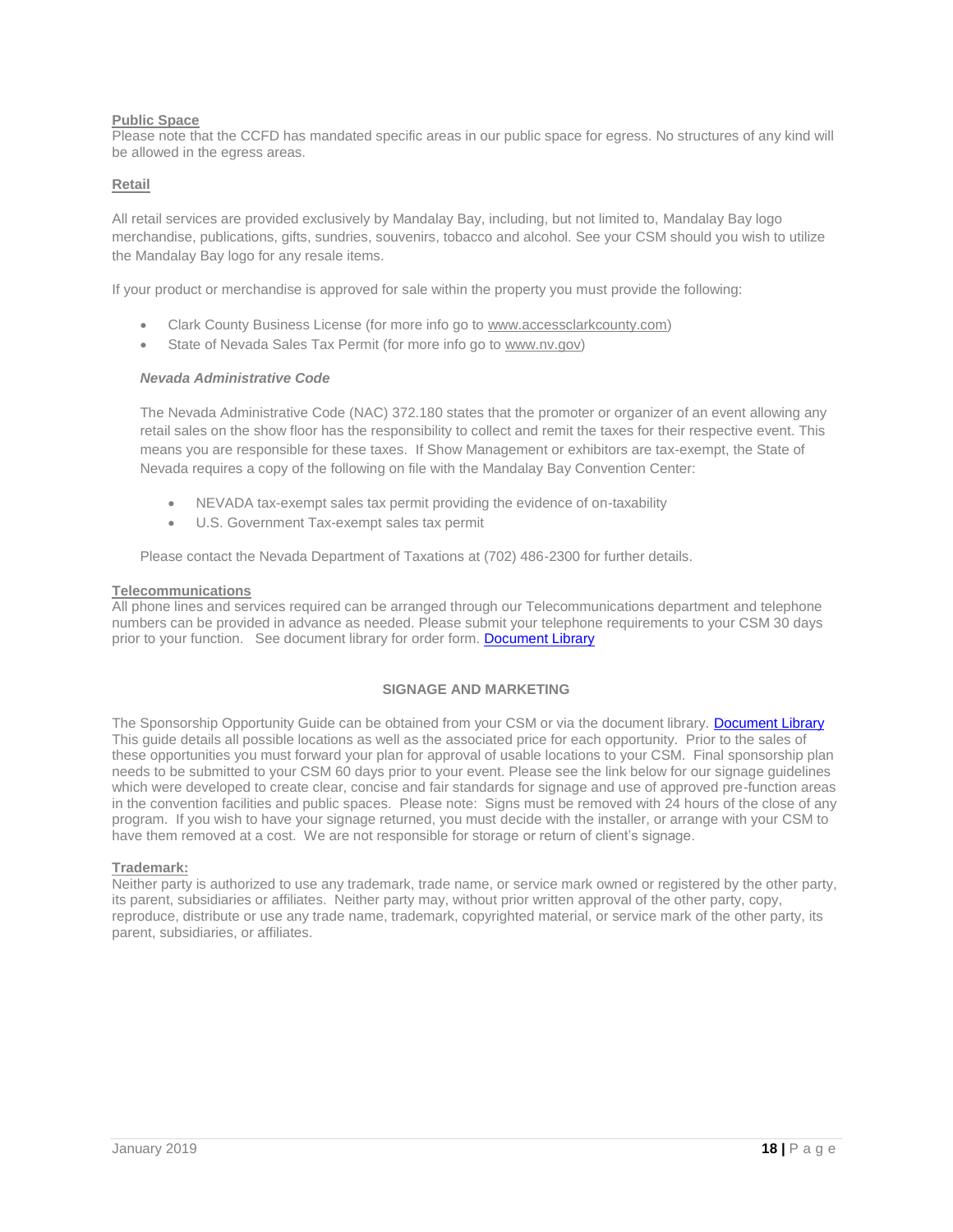# **SPECIAL EVENTS**

### **MGM Resorts Events**

MGM Resorts Events is a full-service onsite event décor and entertainment company. They can produce stage sets and general session openers; create events with particular themes; provide specialty floral arrangements; design custom ceiling treatments; provide perimeter props; or even facilitate your ground transportation needs. Unlike an outside company, a DMC or third-party re-seller, MGM Resorts Events produces events out of the company's 80,000 square foot design facility. They share all the same internal systems with Mandalay Bay for diagrams, BEO's and billing, which translates into superior customer service for our clients.

### **Pools, Beach, Moorea**

We encourage events in our one of a kind beach facility. Your Catering Manager will assist you with all procedures and seasonal requirements.

**Beachside Casino**: This facility is available for private functions from November 1<sup>st</sup> through March 31<sup>st</sup>. Please contact your CM for booking information. Due to gaming regulations, no private gaming can take place.

*Beach Bar & Grill Restaurant*: With the rental of this facility all furniture can be used or removed as needed.

*Set-up Times*: The standard set-up time for all pool & beach events will be 1-2 hours (depending on the size of the event), for the proper removal of pool chairs, clean-up set-up of food stations' lighting, powers etc.

**Signage:** All special signage provided by the group must be previously approved by the CSM. Hotel will accommodate standard signage to advise customers of pool closing time.

*Back-up Space*: All outside events must have a back-up space blocked in case of bad weather conditions. In the case of inclement weather, the CM and client will mutually determine eight hours prior to the event if there is a need to move the event inside. In some cases, due to the extent of set-up and entertainment, the decision may be made sooner than eight hours prior to the event. The inclement weather form will need to be signed confirming relocation.

*Food and Beverage*: A Food and Beverage minimum will apply for all functions on the Pools, Moorea or Beach areas. Please contact your CSM for details. Please note that no glass or chinaware can be used in any of these areas.

*Music & Entertainment*: The following Noise Abatement Policy will be enforced at all pool functions as follows:

• Sunday through Thursday – 11:00 pm (for live or recorded music)

Hotel reserves the right to control music decibel levels.

*Mandalay Bay Wave Pool & Lagoon Concert Stage*: The Mandalay Bay Entertainment department will need to be fully involved with this portion of the facility and will have a separate addendum to your contract. Please contact your CSM for further details. For budgetary reasons the fee to book the stage is a minimum of \$25,000. This fee does not include eider specific costs based on artist's needs.

*Labor, Lighting, Security & Lifeguard Charges*: A flat fee for each area of the pool and beach will apply for these services. Please contact your CM for pricing.

### **Shark Reef Aquarium**

The Shark Reef Aquarium is not a typical aquarium. It is a total sensory experience designed to transport visitors to and undersea ocean of fantastic sights, sounds and encounters. We can offer this unique venue for receptions and buffet dinners. Please contact your Catering Manager for more details. [Document Library](https://www.delanolasvegas.com/en/meetings-groups.html)

*Seascape at Shark Reef Aquarium*: Capture the imagination of your guests with a meeting or event featuring the awe-inspiring views in the Seascape Ballroom.

- 1,675 square feet of space including a 175 square foot outdoor patio and lounge.
- Four large floor to ceiling picture windows frame a living seascape
- Full access the Shark Reef Aquarium
- Cocktail receptions can accommodate up to 100 guests with additional Shark Reef event space available for large groups.
- Available 7am-11pm, seven days a week.